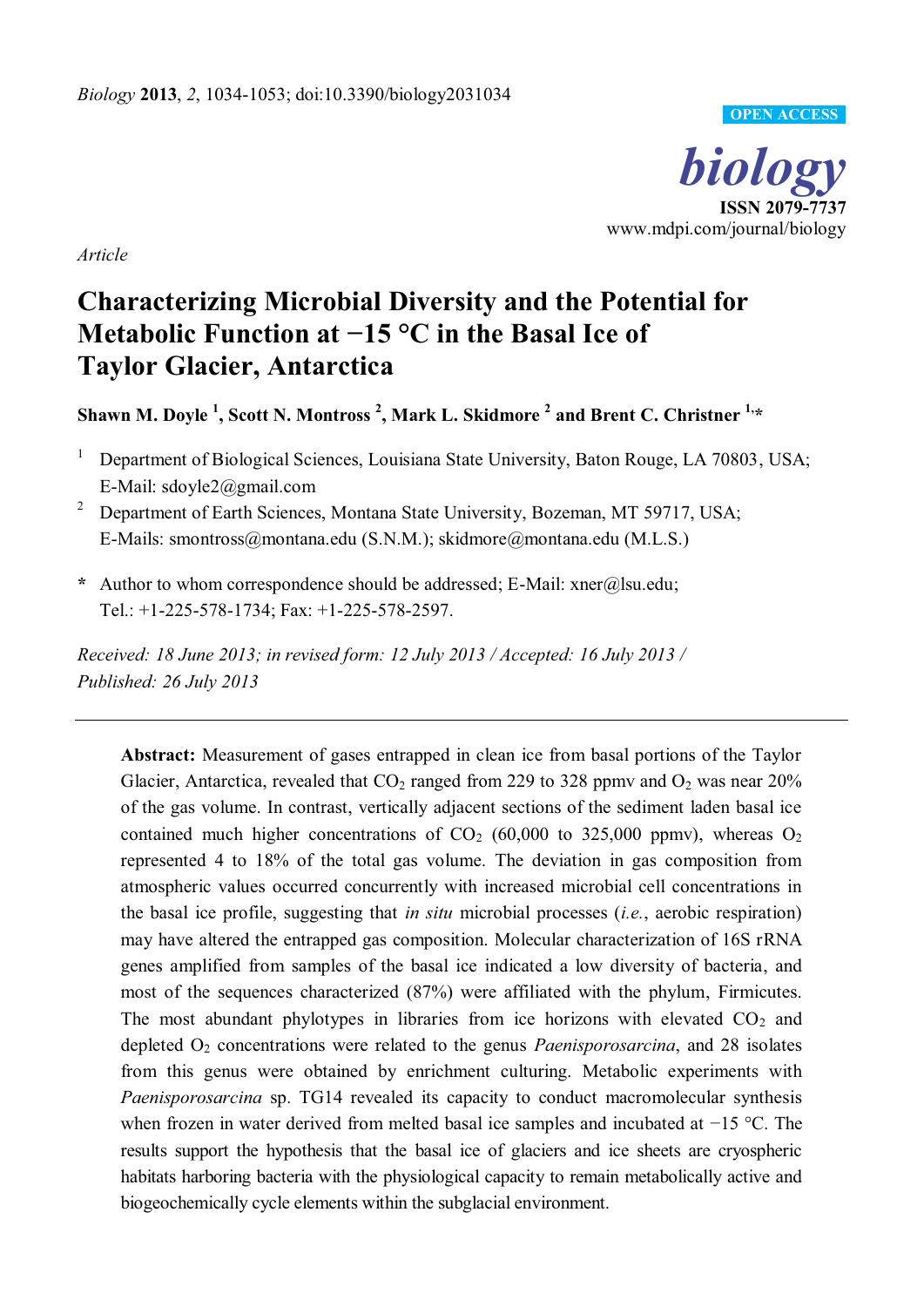**Keywords:** Antarctica; basal ice; subzero metabolism; microbial survival

## **1. Introduction**

During freezing, soluble and insoluble impurities (solutes, microbes, particles and gases) are physically excluded from the ice crystal lattice and concentrated into saline veins of liquid water found at the interface between ice crystals [1]. Despite the presence of liquid water, ice veins are environments in which microorganisms must endure physiochemical stresses such as low water activity, low pH, and ice recrystallization, as well as the biochemical challenges associated with low temperatures (e.g., reduced enzymatic activity and decreased membrane fluidity) [2]. There are two mechanisms by which microorganisms can be incorporated in glacial ice: aeolian deposition at the surface and entrainment of sediments in the basal zone [3,4]. Once entrapped in the ice, the long-term survival of a microbial population is constrained by their capability to endure the genetic and cellular damage that would accumulate in the absence of a functional metabolism. Damage to cellular macromolecules can be caused by a variety of physical and chemical mechanisms, including natural background ionizing radiation (e.g., produced from the decay of  ${}^{40}K$ ,  ${}^{232}Th$  and  ${}^{238}U$ ), L-amino acid racemization and spontaneous hydrolysis or oxidation of DNA [2,5]. As such, metabolically dormant microbial populations that remain frozen for extended periods of time would eventually accumulate a lethal amount of damage [5]. However, microorganisms with the capability to maintain a low level of metabolism requisite for mitigating genetic and cellular damage could theoretically persist, as long as suitable redox couples and nutrients were available to support their metabolic activity. Hence, the discovery of viable microbes persisting in ancient ice and permafrost  $[6-12]$  gives credence to the hypothesis that certain microorganisms are actively maintaining their cellular integrity under these conditions.

Analysis of gases entrapped in ice cores of glacial and basal ice from Antarctica (Siple Dome, Vostok), Greenland (North Greenland Ice Core Project, Greenland Ice Core Project) and South America (Sajama ice cap, Bolivia) have found concentrations of  $N_2O$ ,  $CO_2$  and  $CH_4$  and stable isotopic compositions of N<sub>2</sub>O and CH<sub>4</sub> [13–18] that do not correspond to atmospheric values. Microbial processes, such as nitrification and methanogenesis, are plausible explanations for the low  $\delta^{18}O-N_2O$ and  $\delta^{13}$ C-CH<sub>4</sub> values, respectively [17,19,20]. In support of this, laboratory studies have shown that microorganisms remain metabolically active at subzero temperatures, including respiration at temperatures of -33 °C [21] and -39 °C [22] and macromolecular synthesis at -15 °C [5,23,24]. Nevertheless, there are few data on the nature and constraints of *in situ* microbial activity in natural icy systems, and knowledge of subzero microbial physiology and its role in subglacial biogeochemical cycling is limited. Here, we present results from an investigation of microbial assemblages within basal ice horizons of Taylor Glacier, Antarctica. Basal ice is found in the deepest layers of a glacier and has a chemistry and physical structure that is directly affected by its proximity to the glacier bed [25]. Sedimentary debris becomes entrained in the ice at the basal zone, together with viable microorganisms and substrates suitable as energy and nutrient sources, which may create unique habitats within the ice  $[12,26-28]$ . The specific aim of this research was to investigate the potential for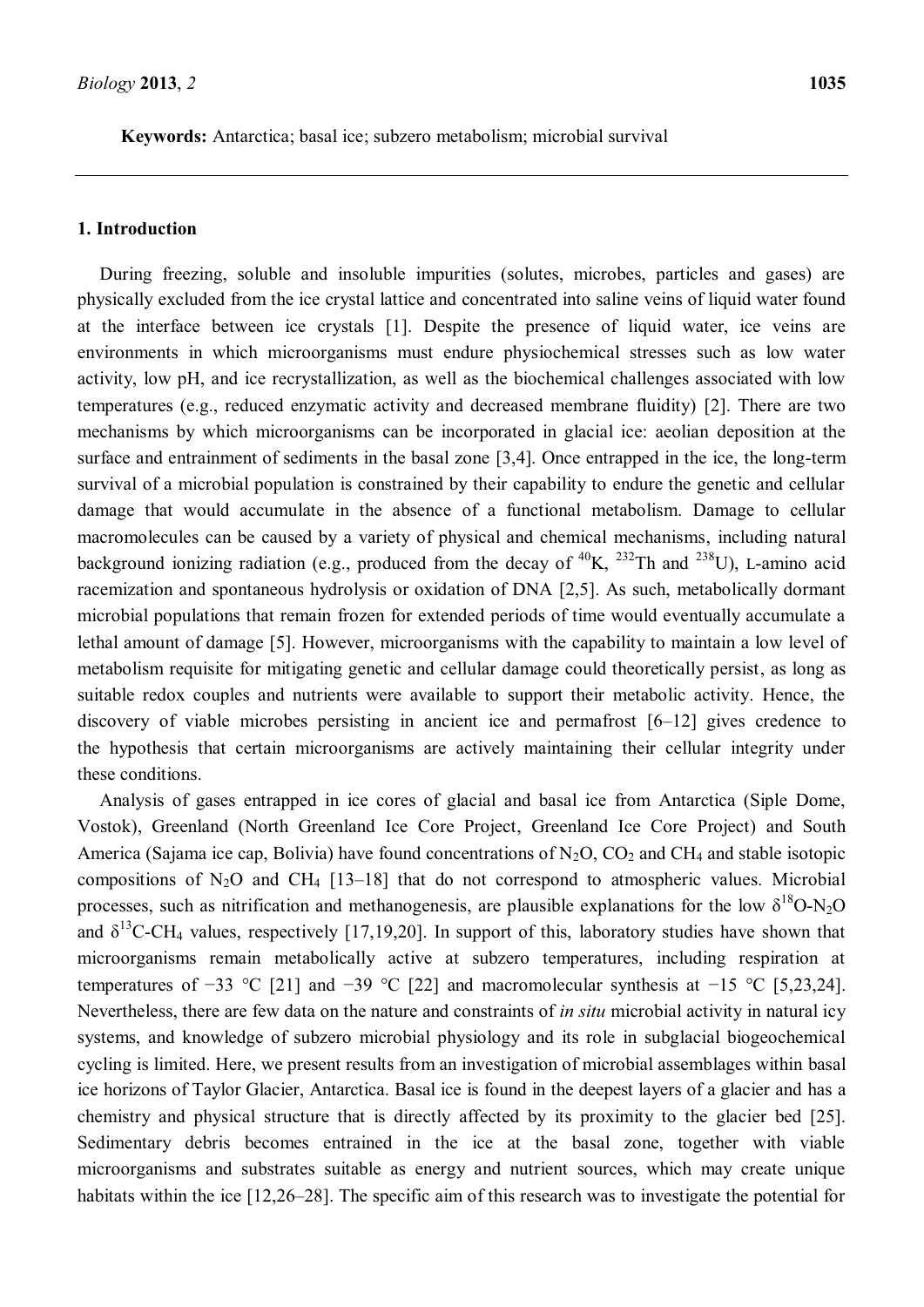basal ice to serve as a microbial habitat, with the implication that microorganisms are ultimately responsible for the unusual concentration of gasses (e.g.,  $CO_2$  and  $O_2$ ) found entrapped in these icy environments. Our data on active biogeochemical processes in the basal zone of Taylor Glacier is discussed in the broader context of polar ice sheets and potential habitats for life in icy extraterrestrial frozen environments.

#### **2. Methods**

#### *2.1. Site Information and Field Sampling*

Taylor Glacier is a 54 km outflow glacier of the East Antarctic Ice Sheet and is located at the western end of Taylor Valley in the McMurdo Dry Valleys of Victoria Land, terminating on the western shore of Lake Bonney (Figure 1A). During the austral summers of 2007 and 2009, two tunnels were excavated into the northern margin of Taylor Glacier to directly access a stratigraphic sequence of basal ice that was largely free of folding or distortions found in horizons at the margin. The tunnels were initiated on fresh ice aprons and extended  $7-9$  m in from the ice margin. In 2007, a vertical shaft  $(\sim 5 \text{ m})$  was constructed at the end of the tunnel, and a 4 m vertical profile of basal ice was sampled. Three distinct basal ice facies were identified using the nomenclature of Hubbard *et al*. [29]: (i) clean ice, containing  $\leq 1$  g L<sup>-1</sup> debris; (ii) banded dispersed ice, containing debris up to 38% w/v; and (iii) solid ice, which is heavily debris laden (up to  $60\%$  w/v). The 4 m vertical profile collected contained ice from all three facies (Figure 1B), and the top of the sample profile (*i.e.*, access tunnel floor) was designated as the zero depth. Sample ice blocks measuring approximately  $20 \times 20 \times 10$  cm were cut using electric chainsaws with carbide tipped chains. During the 2009 season, a new access tunnel was excavated to directly intersect a layer of debris-rich banded dispersed ice (Figure 1C), and 27 large (40  $\times$  30  $\times$  15 cm) blocks of banded ice were collected. Temperature loggers deployed in the basal ice during the 2007 season indicated an ice temperature of  $-15$  °C. All ice samples were shipped frozen to Montana State University and Louisiana State University and stored at  $-20$  °C. Gas measurements for the ice samples are described in Montross [30] and Montross *et al*. [31].

#### *2.2. Ice Decontamination and Sampling*

The debris-free ice was subsequently cut using a band saw, and samples of the sediment-laden ice were cut using a masonry saw equipped with a diamond blade. The ice samples were handled with sterile stainless steel forceps and decontaminated in a class 100 laminar flow hood housed within a  $-5$  °C freezer. The surface contaminated outer portion of the ice was removed based on a method developed by Christner *et al*. [32] for sampling deep ice cores recovered in boreholes containing hydrocarbon-based drilling fluids. The outermost surface of the ice sample was washed with  $0.22 \mu m$  filtered 95% ethanol that was equilibrated to  $-5$  °C. Samples were then rinsed with ice-cold 0.22  $\mu$ m filtered, twice-autoclaved deionized water until an estimated minimum of ten millimeters of the outer sample surface had been removed. Sterile forceps were used to hold the samples during washing and were exchanged frequently to prevent carryover contamination. All samples were weighed before and after decontamination, and the decontamination method reduced the total ice mass of each sample by 15% to 25%. The cleaned samples were placed in sterile containers and melted at  $4 \degree C$  (typically 16 h to 24 h).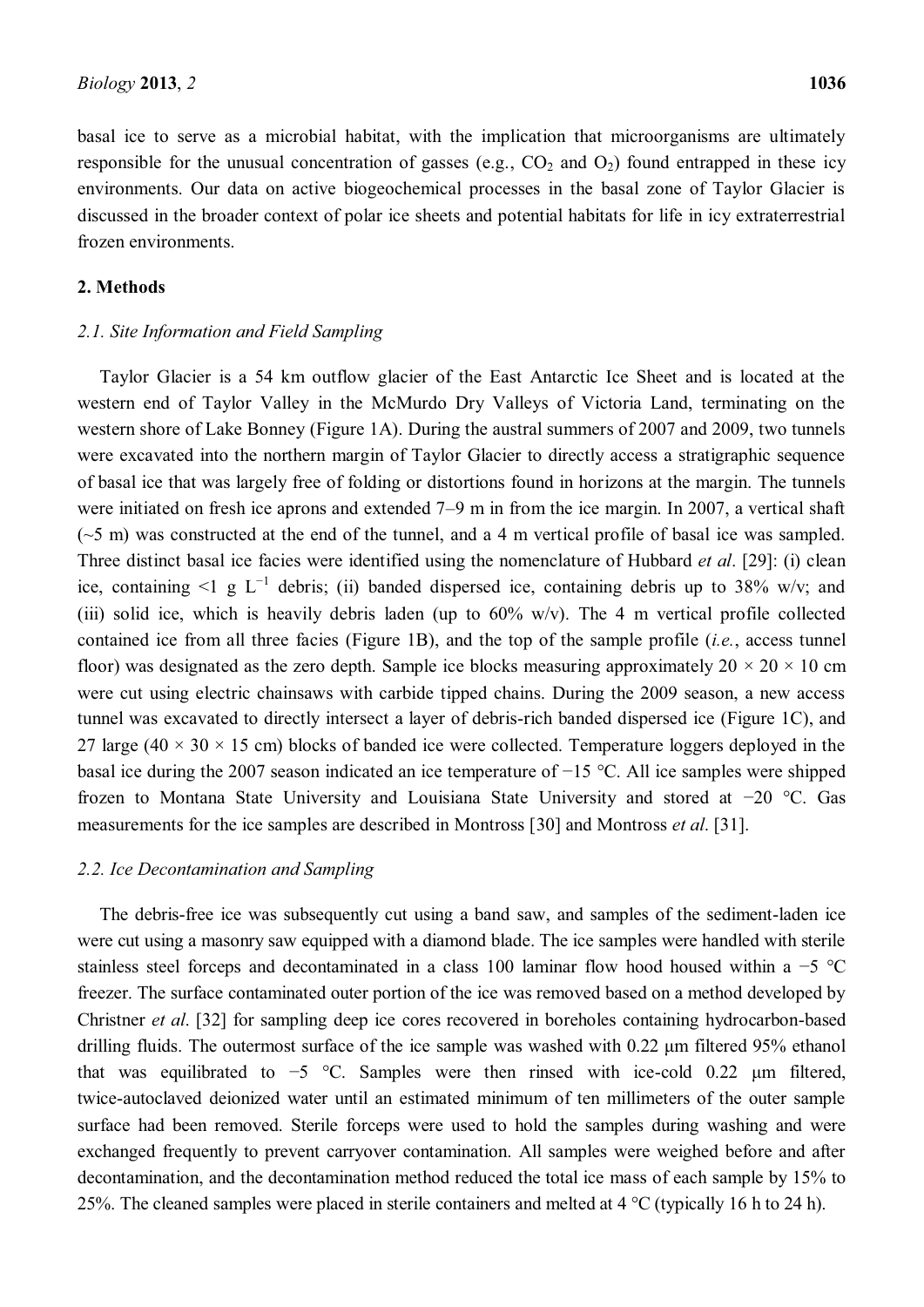**Figure 1.** (**A**) Map and aerial photograph of Taylor Glacier, located in the McMurdo Dry Valleys of Victoria Land, Antarctica. The location of the 2007 and 2009 access tunnels are indicated. (**B**) Schematic of the 4 m deep basal ice profile sampled from Taylor Glacier in 2007. The top of the profile (designated 0 cm) was located in debris-poor clean ice, which was underlain by several layers of both debris-rich banded dispersed and laminated solid ice with a thick layer of basal solid ice as the lowermost unit. (**C**) Schematic of the debris-rich banded dispersed basal ice horizon sampled in 2009.



### *2.3. Microbial Cell Density*

Sections of both the clean ice and banded dispersed ice from the 2007 sample profile were selected for microscopic cell counts. Within a -5 °C freezer, a profile of the clean ice (depth 60–80 cm) was cut and sampled at a vertical resolution of 5 cm; the banded dispersed ice (depth  $220-240$  cm) was sampled at a vertical resolution of 2.5 cm. The ice samples were subsequently decontaminated and melted as described above (Section 2.2).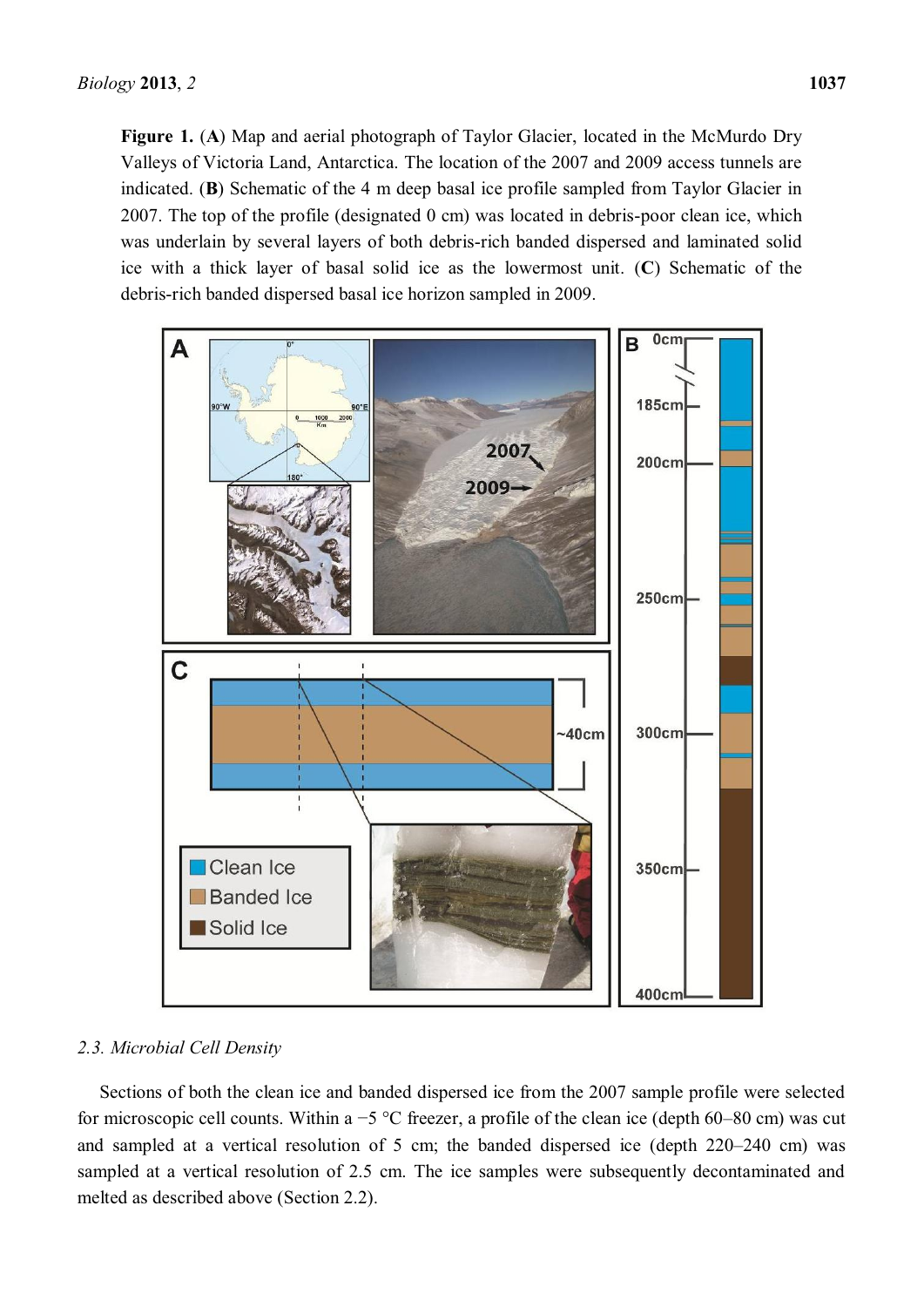For enumeration, microbial cells attached to sediment particles were liberated from the solid phase with a modification of the method described by Trevors and Cook [33]. Nine milliliters of the sediment-melt water slurry was amended with 1 mL of a 1% (w/v) solution of  $\text{Na}_4\text{P}_2\text{O}_7$  (pH 7.0), shaken at 200 rpm for 1 h at 4 °C and allowed to settle for 30 min. The supernatant was collected, and the cells within were fixed with sodium borate-buffered formalin (5% final concentration), stained with  $2 \times$  SYBR Gold (Invitrogen) and filtered onto black polycarbonate 0.22  $\mu$ m pore filters (GE Water & Process Technologies). Identical samples that did not contain the formalin fixative were also prepared, stained with Baclight (Invitrogen) and filtered within 6 h after melting. The filters were mounted on glass slides with a glass coverslip using two drops of antifade solution and stored in the dark at 4 °C until counted. The antifade solution consisted of 90 mM *p*-phenylenediamine and 45% glycerol in phosphate buffered saline and was filtered through a  $0.45 \mu m$  filter. Fifty random fields (field of view:  $41,500 \text{ }\mu\text{m}^2$ ) were counted using an Olympus BX51 epifluorescence microscope and a FITC filter cube (excitation from 455 to 500 nm and emission from 510 to 560 nm). Cell density estimates were calculated based on the average number of cells per field and normalized per gram of ice. The sediment content for each sample was determined by measuring the dry weight of sediment per gram of basal ice.

### *2.4. Enrichment and Isolate Culturing*

Meltwater from the debris-rich banded dispersed ice in the 2007 sample profile (depth 195 cm to 200 cm; Figure 1) was vortexed for 1 min, and 100  $\mu$ L of the slurry was spread plated on R2A (Difco), 10% R2A, 1% R2A, marine agar 2216 (Difco) and M9 minimal salts media (supplemented 20 mM glucose, acetate or pyruvate) in triplicate. The plates were incubated at 4, 10, 22 and 37  $^{\circ}$ C in the dark and examined daily for 60, 30, 15 and 7 days, respectively. Blank media controls were prepared and incubated in parallel with inoculated samples. Additional isolates from ice samples collected from a tunnel constructed at Taylor Glacier in 1999 were made available for this investigation; details of the tunnel location and physical and chemical properties of the ice are described in Samyn *et al.* [34]. Growth at 5, 15 and 22 °C was measured via optical density (620 nm) in marine broth 2216 (Difco) to determine the approximate optimal growth temperature of each isolate. Pasteurization of the melted ice was performed by heating at 80 °C for 10 min, followed by spread plating 100 µL of the sample on marine agar 2216 (Difco) in triplicate. The cultures were incubated aerobically at 22 °C, and the number of colony-forming units (CFU) was quantified and compared to control samples. Marine agar 2216 (Difco) consistently yielded the highest CFU  $mL^{-1}$  from samples, and therefore, was used for this assay.

Salt tolerance of select isolates was examined by culturing in marine broth 2216 (Difco) supplemented with up to 10% (w/v) of NaCl (intervals of 2% NaCl). Optical density (OD<sub>620 nm</sub>) of the cultures was monitored at 10 °C over two weeks using a NanoDrop spectrophotometer.

#### *2.5. Molecular Analysis of Bacterial 16S rRNA Genes*

Genomic DNA was extracted from the banded dispersed basal ice facies recovered in 2007 and 2009. For the sample from the 2007 profile, an entire sample block  $(20 \times 20 \times 10 \text{ cm})$ , profile depth 220 $-240$  cm (Figure 2)) was decontaminated and melted at 4 °C. The resulting meltwater was vigorously shaken (300 rpm) to achieve a homogenous sediment-meltwater slurry, 15 mL of which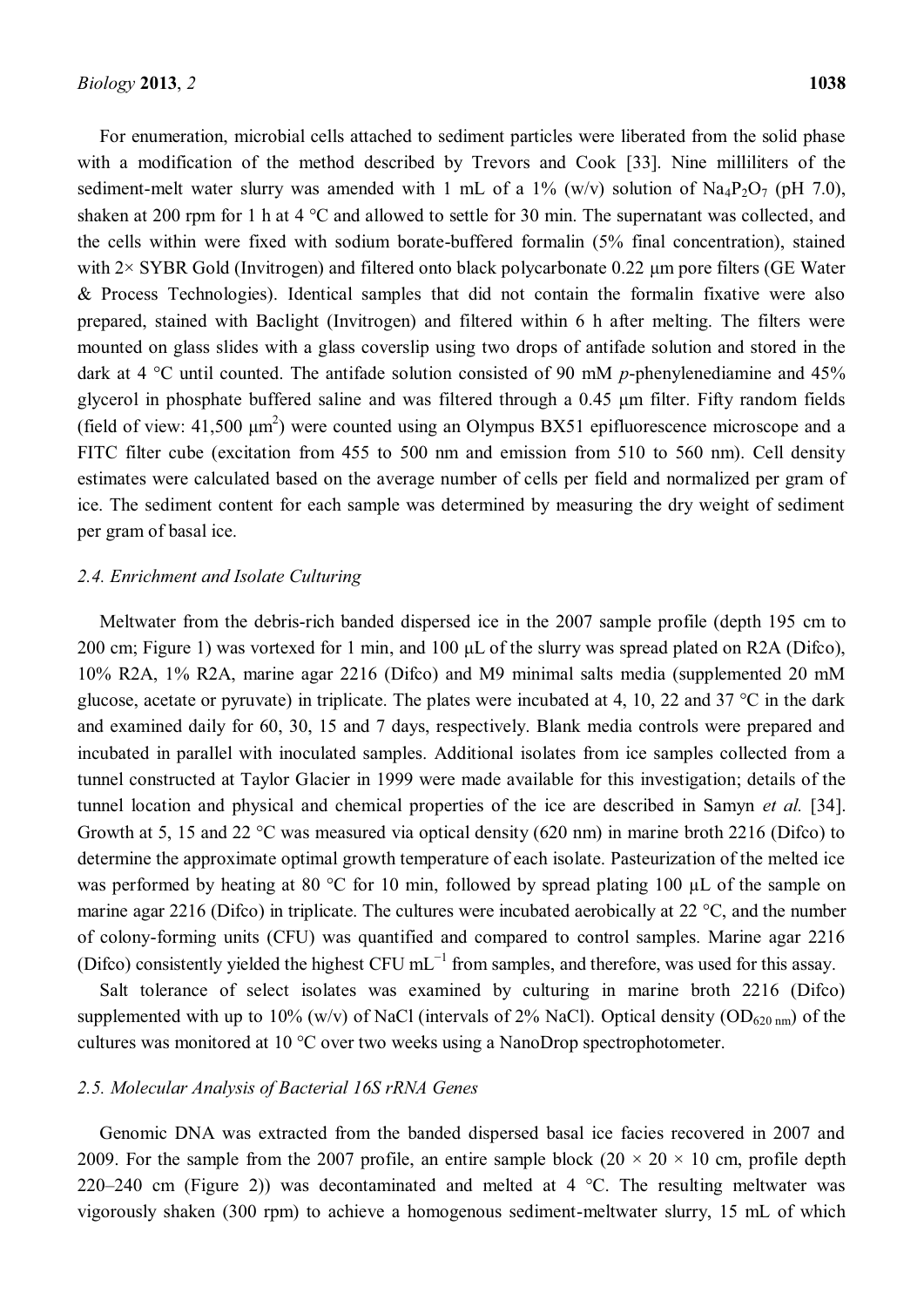was centrifuged (4,500  $\times$  g; 10 min; 4 °C), and total DNA was extracted from 0.5 g of the sediment pellet using a MoBio PowerSoil DNA extraction kit, as per the manufacturer's instructions. For samples collected in 2009, ~132 kg of basal ice was selected for filter concentration prior to shipment back to the United States from Antarctica. After decontamination, the ice was placed at 4 °C in sterilized polypropylene containers and allowed to melt. Complete melting of this basal ice took place over a period of seven days, wherein the meltwater was concentrated onto filters. In order to remove larger sediment particles, the sediment-meltwater slurry was filtered consecutively through a series of five sterilized nylon monofilament filters of decreasing pore size  $(100, 75, 50, 25, 25, 10, \mu m)$  and, then, centrifuged at 700  $\times$  g (10 min; 4 °C) [35]. The supernatant (~90 L) was filtered at 4 °C under a 20 cm Hg vacuum onto eleven 90 mm,  $0.22 \mu$ m Supor-200 filters (Pall Corporation). The filters were frozen at  $-80$  °C and shipped to Louisiana State University for storage and analysis. DNA was extracted from one of the 90 mm filters through which 5.1 L of meltwater had been filtered using a MoBio PowerMax soil DNA extraction kit.

**Figure 2.** Analysis of the microbial cell density  $(A)$ , concentrations of  $O_2$  and  $CO_2$  (**B**) and sediment content (**C**) throughout a vertical profile of banded dispersed basal ice (**D**). Error bars represent the standard error of the direct cell counts.

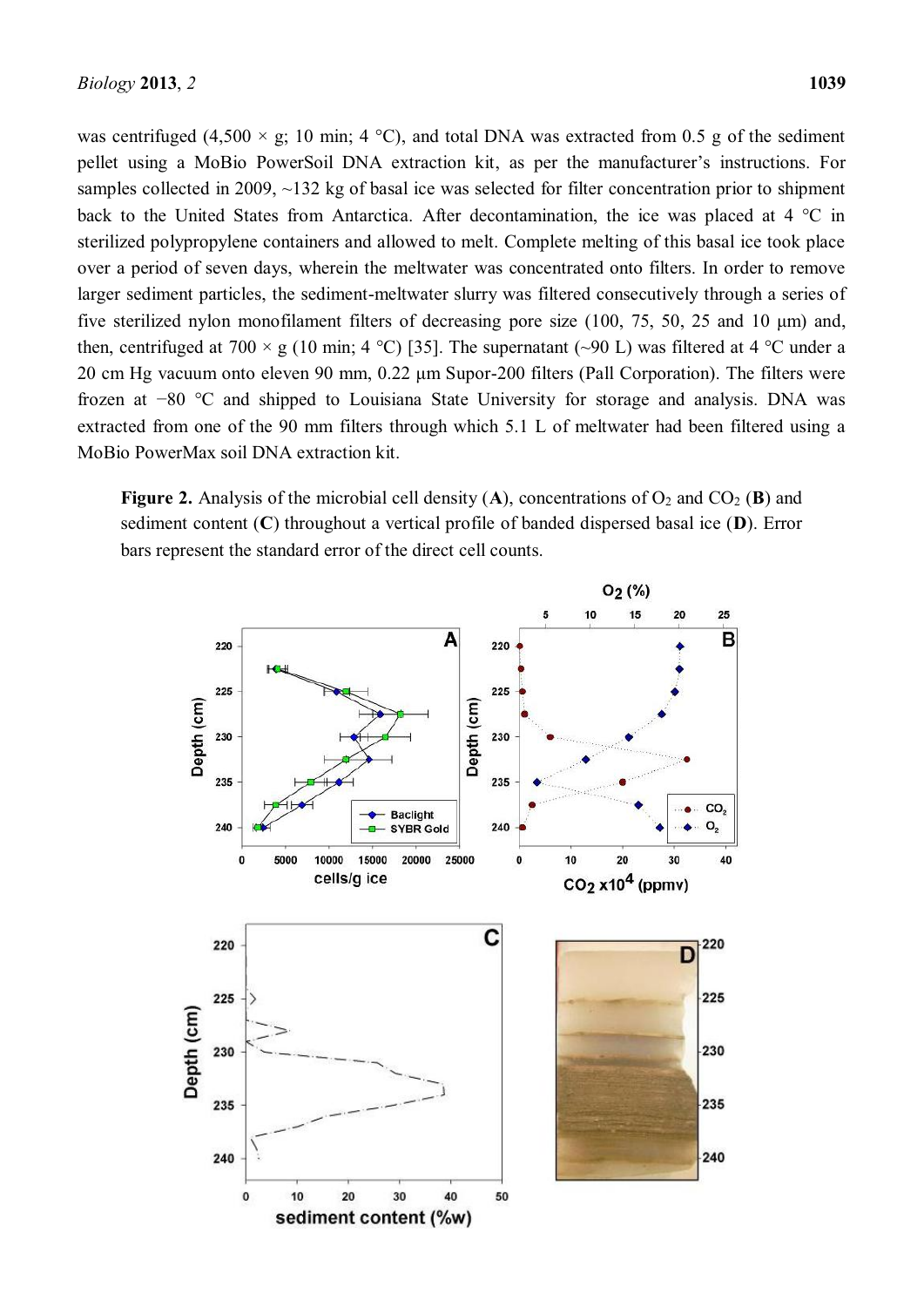A portion of the 16S rRNA gene was amplified from the extracted genomic DNA samples using the primers, 27F (5'-AGAGTTTGATCCTGGCTCAG-3') and 1492R (5'-GGTTACCTTGTTACGACTT-3') [36]. For the 2009 gDNA extracted from banded dispersed ice, the 50  $\mu$ L PCR reaction contained 1.0 unit of *Taq* DNA polymerase (5PRIME), 1× Master*Taq* buffer, 1× *Taq*Master PCR enhancer, 1.5 mM  $Mg(C_2H_3O_2)_2$ , 15 pmol of each primer, 200 µM deoxynucleotide triphosphates (dNTPs), and ~100 pg of template DNA. Thirty cycles of PCR were done with a 45 s denaturation step at 94  $\degree$ C, 60 s annealing step at 50.8 °C and extension at 72 °C for 60 s, followed by a final extension at 72 °C for 10 min. The 50 µL PCR reaction for the 2007 gDNA sample contained 5.0 units of AmpliTag Gold DNA polymerase, LD (Invitrogen),  $1 \times$  PCR Gold buffer, 3.5 mM  $Mg(C_2H_3O_2)_2$ , 30 pmol of each primer, 200  $\mu$ M dNTPs and  $\sim$ 100 pg of template DNA. Forty-three cycles of time-release PCR were done with a 45 s denaturation step at 94 °C, 60 s annealing step at 50.8 °C and extension at 72 °C for 60 s, followed by a final extension at 72 °C for 10 min.

The PCR products obtained were examined by agarose gel electrophoresis, purified by ethanol precipitation and ligated into the pGEM T-Easy plasmid (Promega). Alpha complementation was used to identify clones containing inserts, and inserts of the predicted size were confirmed by PCR with primers that annealed to the flanking SP6 and T7 regions of the vector. Each clone was cultured in Luria Bertani medium amended with 100  $\mu$ g mL<sup>-1</sup> of ampicillin, and plasmid DNA was purified using the Qiagen MiniPrep kit, quantified on a Nanospec spectrophotometer and sequenced using BigDye Terminator (v. 3.1; Invitrogen) on an ABI 3130XL Genetic Analyzer (Applied Biosystems). The forward and reverse sequencing reads were manually trimmed to remove flanking vector and primer sequences and aligned with BioEdit software. The compiled sequences were aligned with SINA (v. 1.2.11) [37] using the SILVA reference database (release 113) [38]. Phylogenetic classification, diversity estimation and rarefaction were performed in MOTHUR [39]. For the diversity estimation, operational taxonomic units (OTUs) were identified at a genetic distance of 3%. The UCHIME algorithm [40] was used in MOTHUR to identify potential chimeric sequences, which were discarded from the analysis. Maximum likelihood phylogenetic trees were constructed in MEGA5 [41].

A total of 25 isolates were chosen for 16S rRNA gene sequencing based on differences in colony morphology, pigmentation, growth temperature and media of isolation (Table 1). Genomic DNA was extracted from each isolate using the UltraClean Microbial DNA isolation kit (MoBio Laboratories). Bacterial 16S rRNA genes were amplified from the genomic DNA by PCR using the primers, 27F and 1492R [36]. The 50 µL PCR reactions contained 1.0 units of MasterTag DNA polymerase (5 PRIME), 1× Taq buffer, 1× TaqMaster PCR enhancer, 1.5 mM Mg  $(C_2H_3O_2)_2$ , 15 pmol of each primer, 200  $\mu$ M dNTPs and ~300 ng of template DNA. Thirty cycles of amplification were performed with denaturation for 60 s at 96 °C, annealing at 50.8 °C for 1 min, extension at 72 °C for 2 min and a final extension for 10 min at 72 °C. PCR products of the expected length ( $\approx$ 1,500 bp) were purified by ethanol precipitation and sequenced as described above. Taxonomic assignments were performed using EzTaxon-E [42].

The DNA sequences obtained in this study were deposited in the GenBank database under accession numbers, KC777190 to KC777289.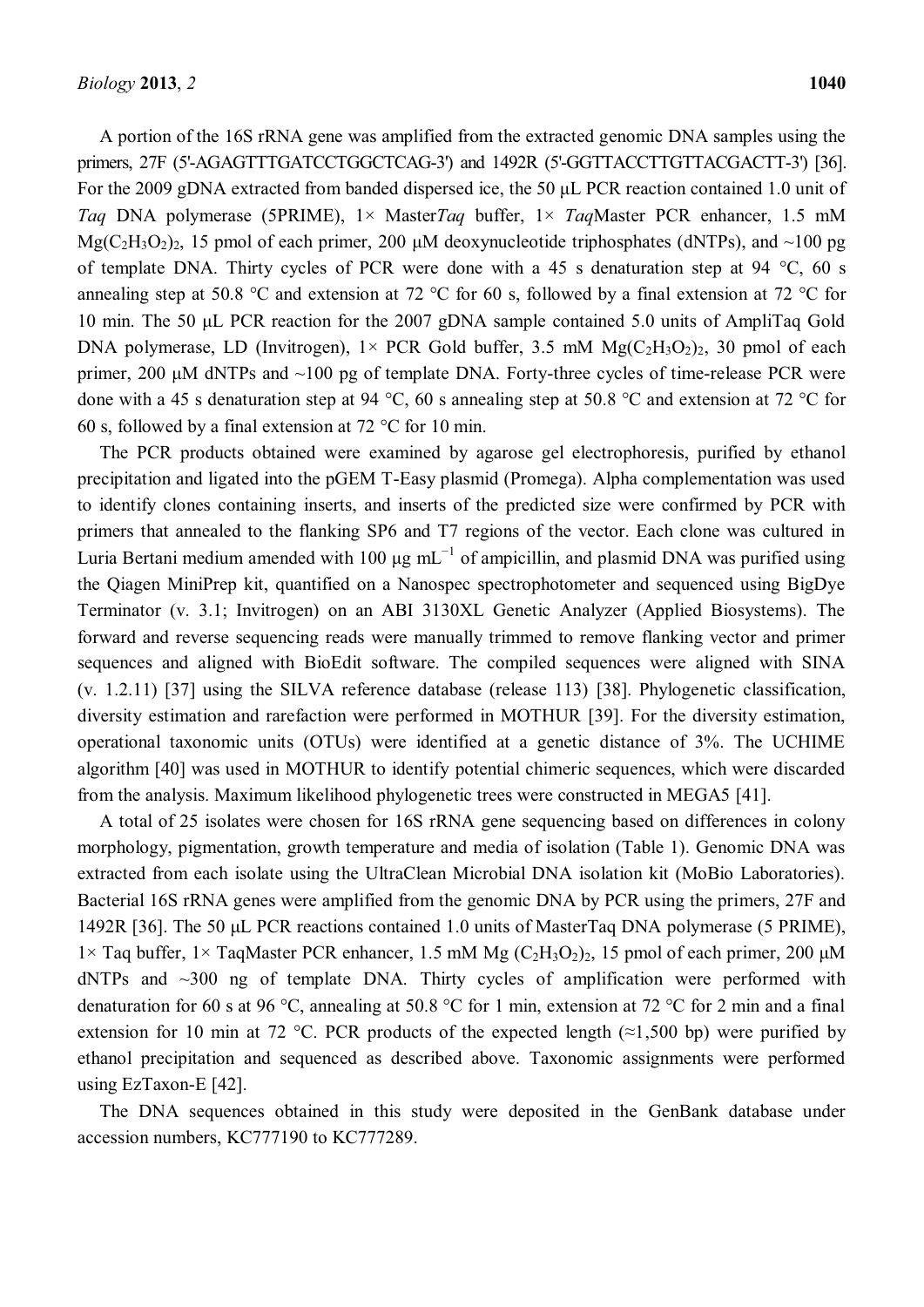# *Biology* **2013**, *2* **1041**

| <b>Isolate</b>  | <b>Closest Relative</b>                | $\frac{0}{0}$<br><b>Identity</b> | Sequence<br>Length<br>(bp) | <b>Isolation</b><br>Media | Isolatio<br>n temp       | Optimal<br>temp<br>$(\pm 5 \degree C)$ | Halotolerance<br>(% NaCl) | <b>Description</b>                     |
|-----------------|----------------------------------------|----------------------------------|----------------------------|---------------------------|--------------------------|----------------------------------------|---------------------------|----------------------------------------|
| <b>TG14</b>     | Paenisporosarcina antarctica N-05      | 99                               | 1,379                      | R <sub>2</sub> A          | $10\,^{\circ}\mathrm{C}$ | 15 °C                                  | $~1.9\%$ (w/v)            | bright yellow, circular, flat          |
| <b>TG24</b>     | Paenisporosarcina antarctica N-05      | 99                               | 1,363                      | marine                    | 10 °C                    | 15 °C                                  | $\sim$ 9.9% (w/v)         | tan, circular, convex                  |
| TG27            | Paenisporosarcina antarctica N-05      | 99                               | 1,366                      | M9 glucose                | 4 °C                     | 15 °C                                  | $\sim 7.9\%$ (w/v)        | off-white, shiny, convex               |
| <b>TG29</b>     | Paenisporosarcina antarctica N-05      | 99                               | 1,364                      | M9 glucose                | 4 °C                     | 22 °C                                  | N.D.                      | yellow, shiny, convex                  |
| <b>TG30</b>     | Paenisporosarcina antarctica N-05      | 99                               | 1,369                      | M9 pyruvate               | 4 °C                     | 22 °C                                  | N.D.                      | white, shiny, convex                   |
| <b>TG32</b>     | Paenisporosarcina antarctica N-05      | 99                               | 1,364                      | 10% R <sub>2</sub> A      | 4 °C                     | 22 °C                                  | N.D.                      | off-white, circular, shiny             |
| <b>TG25</b>     | Paenisporosarcina antarctica N-05      | 99                               | 1,363                      | marine                    | 10 °C                    | 15 °C                                  | N.D.                      | cream-yellow, shiny, convex            |
| TG34            | Paenisporosarcina antarctica N-05      | 100                              | 1,368                      | 1% R <sub>2</sub> A       | 4 °C                     | 22 °C                                  | N.D.                      | off-white, circular                    |
| <b>TG21</b>     | Paenisporosarcina macmurdoensis CMS21w | 99                               | 1,367                      | marine                    | $22\text{ °C}$           | $22~^{\circ}\mathrm{C}$                | $\sim 7.9\%$ (w/v)        | bright yellow, rough                   |
| TG3             | Paenisporosarcina macmurdoensis CMS21w | 99                               | 1,375                      | R <sub>2</sub> A          | 22 °C                    | $22~^{\circ}\mathrm{C}$                | $\sim$ 5.9% (w/v)         | off-white center, mucoid               |
| TG6             | Paenisporosarcina macmurdoensis CMS21w | 99                               | 1,382                      | 1% R <sub>2</sub> A       | 22 °C                    | 22 °C                                  | $\sim$ 5.9% (w/v)         | white-yellow, mucoid                   |
| TG7             | Paenisporosarcina macmurdoensis CMS21w | 99                               | 1,387                      | 1% R2A                    | 22 °C                    | $22\ ^{\circ}\textrm{C}$               | N.D.                      | off-white, mucoid                      |
| <b>TG18</b>     | Paenisporosarcina macmurdoensis CMS21w | 99                               | 1,349                      | R2A                       | 22 °C                    | 22 °C                                  | N.D.                      | off-white, mucoid                      |
| TG11            | Paenisporosarcina macmurdoensis CMS21w | 99                               | 1,373                      | R2A                       | 22 °C                    | 15 °C                                  | N.D.                      | cream yellow, circular                 |
| TG <sub>2</sub> | Paenisporosarcina macmurdoensis CMS21w | 99                               | 1,382                      | R2A                       | 22 °C                    | $22\ ^{\circ}\textrm{C}$               | N.D.                      | cream yellow, mucoid                   |
| <b>TG15</b>     | Paenisporosarcina macmurdoensis CMS21w | 99                               | 1,376                      | R <sub>2</sub> A          | $10^{\circ}$ C           | 22 °C                                  | N.D.                      | yellow, mucoid                         |
| <b>TG17</b>     | Paenisporosarcina macmurdoensis CMS21w | 99                               | 1,377                      | R2A                       | 10 °C                    | 22 °C                                  | N.D.                      | white-yellow, convex, mucoid           |
| <b>TG26</b>     | Paenisporosarcina macmurdoensis CMS21w | 99                               | 1,369                      | marine                    | $10^{\circ}$ C           | $22~^\circ\mathrm{C}$                  | N.D.                      | off-white, mucoid                      |
| <b>TG19</b>     | Paenisporosarcina indica               | 99                               | 1,369                      | marine                    | 22 °C                    | 22 °C                                  | ~7.9% (w/v)               | dark brown, convex                     |
| TG9             | Paenisporosarcina indica               | 99                               | 1,372                      | R2A                       | 22 °C                    | 22 °C                                  | $\sim 7.9\%$ (w/v)        | dull yellow, translucent, flat, mucoid |
| <b>TG20</b>     | Paenisporosarcina indica               | 99                               | 1,386                      | marine                    | 22 °C                    | 22 °C                                  | N.D.                      | cream-yellow, convex                   |
| <b>TG39</b>     | Paenisporosarcina indica               | 99                               | 1,370                      | marine                    | 4 °C                     | 22 °C                                  | N.D.                      | white, shiny, convex                   |
| <b>TG10</b>     | Paenisporosarcina quisquiliarum SK 55  | 99                               | 1,383                      | R2A                       | 22 °C                    | 22 °C                                  | $\sim$ 5.9% (w/v)         | off-white, shiny, convex               |
| TG8             | Bacillus humi LMG18435                 | 97                               | 1,367                      | 1% R2A                    | 22 °C                    | $22\ ^{\circ}\textrm{C}$               | $\sim$ 5.9% (w/v)         | tan with brown center, circular        |
| TG4             | Paraliobacillus quinghaiensis YIMC158  | 99                               | 1,418                      | R <sub>2</sub> A          | 22 °C                    | 15 °C                                  | $\sim$ 11.9% (w/v)        | yellow, convex, rough                  |

**Table 1.** Phenotypic description of basal ice isolates and their phylogenetic relationships to cultured bacteria. N.D. = not determined.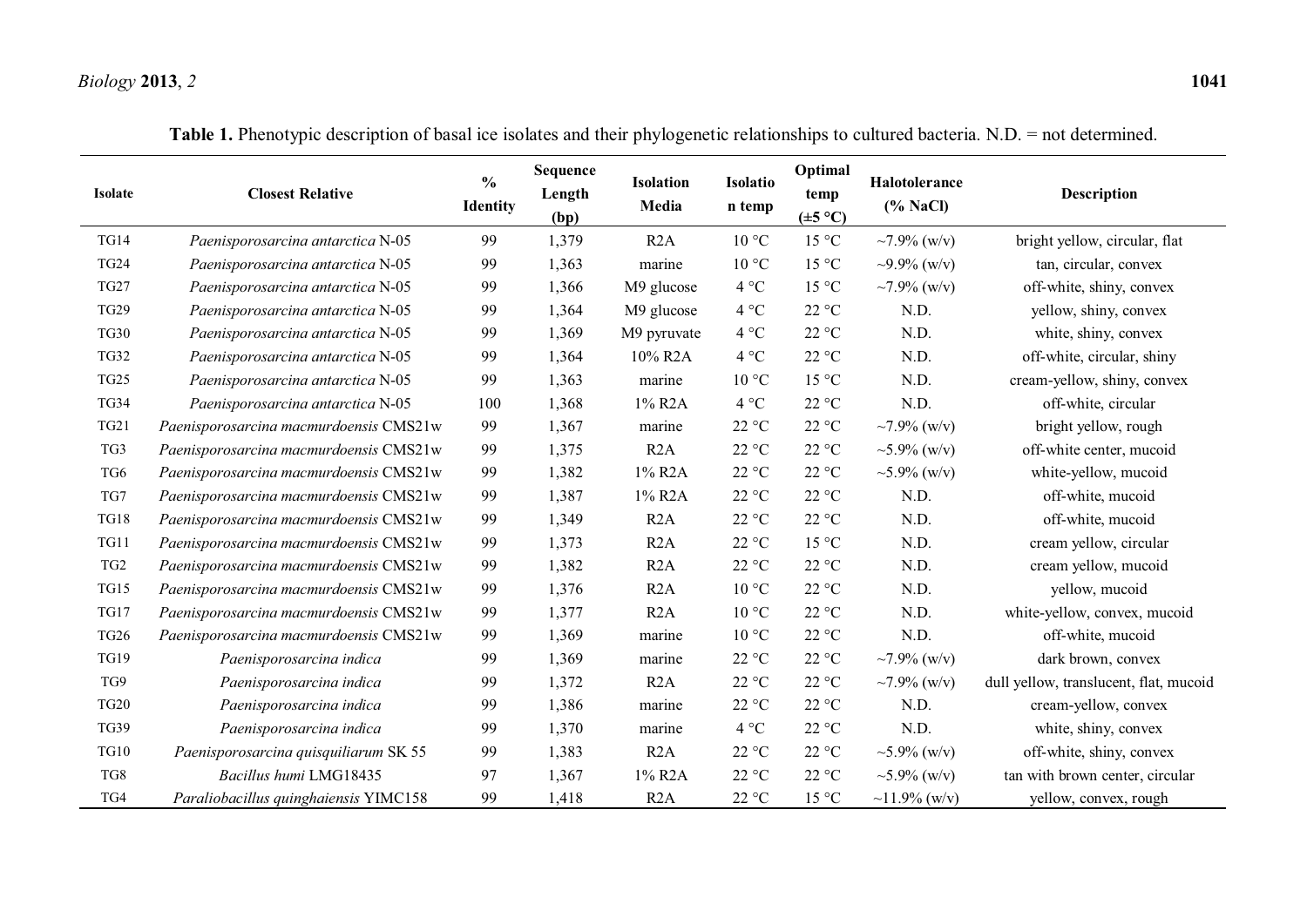#### 2.6. DNA and Protein Synthesis of Isolated Bacteria at  $-15$  °C

Measurement of DNA and protein synthesis by cells frozen at  $-15$  °C was carried out based on the procedure described by Christner [23]. Cultures (50 mL) of *Paenisporosarcina* sp. TG14 were grown aerobically (200 rpm) at 15 °C in marine broth 2216 (Difco). Cells were harvested from mid-exponential phase cultures by centrifugation (10 min, 4,500  $\times$  g). The harvested cells were then suspended in 50 mL of Taylor Glacier melt water, centrifuged, and suspended in 50 mL melt water at a concentration of 3.1  $\times$  10<sup>6</sup> CFU mL<sup>-1</sup>. Experiments were conducted using melt water from both debris-poor clean ice and debris-rich banded dispersed ice. The samples used for these experiments were taken adjacent to the main vertical sampling profile at sample depths of approximately  $\sim$ 100 cm depth for the clean ice and ~300 cm for the banded dispersed ice. Due to their opaque nature, sediment particles readily quench luminescence during liquid scintillation counting, and thus decrease measurement reliability. To mitigate this effect, coarse particles were allowed to settle from the samples for 18 h prior to harvesting melt water for these experiments. Aliquots (500 µL) of the cell suspension were amended with 1.7  $\mu$ Ci mL<sup>-1</sup> of [<sup>3</sup>H]-leucine (L-leucine [4,5-<sup>3</sup>H], 84 Ci mmol<sup>-1</sup> in ethanol:water 2:98; MP Biomedical) or 1.3  $\mu$ Ci mL<sup>-1</sup> [<sup>3</sup>H]-thymidine (thymidine [Methyl-<sup>3</sup>H], 64 Ci mmol<sup>-1</sup> in sterile water; MP Biomedical) to achieve a final concentration of 20 nM. Killed controls were amended with ice-cold 50% trichloroacetic acid (TCA) to a final concentration of 7% (w/v) 30 min prior to the addition of [<sup>3</sup>H]-leucine or [<sup>3</sup>H]-thymidine. All solutions were maintained on ice, and the samples were placed in a  $-80$  °C freezer within 30s after the addition of either  $[^{3}H]$ -leucine or  $[^{3}H]$ -thymidine. After overnight (16 h) incubation at -80 °C, samples were transferred to a -15 °C thermally stable freezer (Revco ULT350-3-A32), which was designated as time zero. A HOBO U12 (Onset) data logger was used to log the temperature in the freezer every 10 min. Over the entire experimental time course, the mean temperature was  $-15.0 \pm 0.5$  °C. At each experimental time-point, frozen samples were removed from the freezer, immediately overlain with 100  $\mu$ L of ice-cold 50% TCA, briefly centrifuged (10 s), and incubated at 4 °C to allow melting (final TCA concentration was 7%). After at least 30 min, the acid-insoluble macromolecules were pelleted by centrifugation at  $17,000 \times g$  for 15 min; the pellet was rinsed with 1 mL of ice-cold 5% TCA and centrifuged at  $17,000 \times g$  for 5 min. The residual was rinsed with 1 mL of ice-cold 70% ethanol, centrifuged at  $17,000 \times g$  for 5 min and the supernatant removed. The rinsed pellet was suspended in 1 mL of Cytoscint scintillation cocktail (Fisher, cat. no. BP458-4), and the radioactivity present was quantified using liquid scintillation spectrometry (Beckman LS6000IC scintillation counter). The number of disintegrations per minute (DPM) was calculated by determining counting efficiency using acetone-quenched standards of  $[^{3}H]$  toluene (American Radiolabeled Chemicals, cat# ARC182) in the Cytoscint cocktail. Incorporation rates per CFU were calculated over time and converted to molecules of substrate incorporated, per CFU, per day (molecules  $CFU^{-1}$  day<sup>-1</sup>). Rate measurements were converted to grams of substrate carbon incorporated, per gram of cell carbon, per day ( $gC gC^{-1}$  day<sup>-1</sup>) based on 65 fg C cell<sup>-1</sup> [5]. A rectangular hyperbole (*i.e.*, one site saturation curve) was used as a best fit to model the data.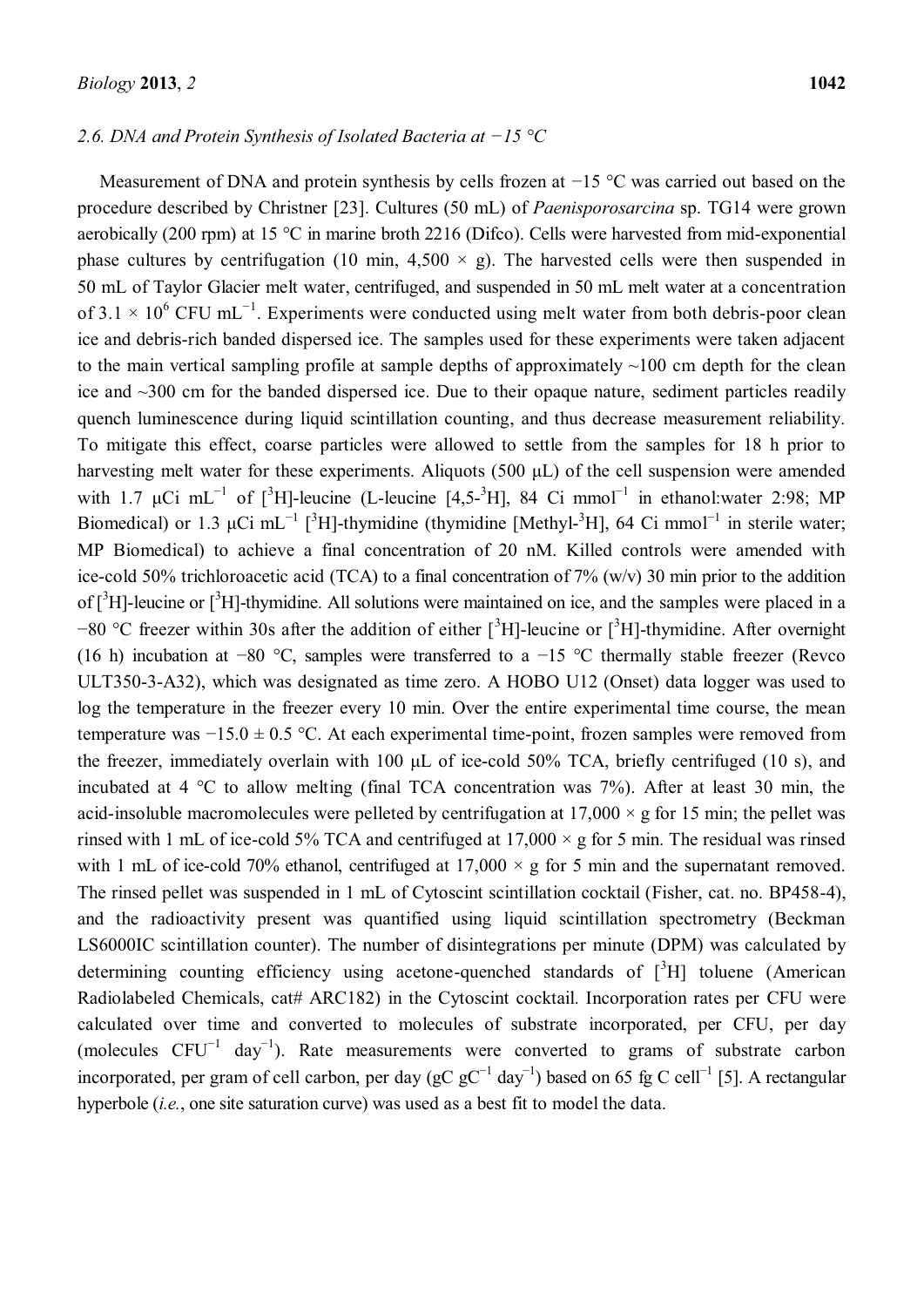#### **3. Results**

sampled horizons of the basal ice. The debris-poor clean ice horizons (2007 profile: 60 cm to 80 cm; selected as a representative piece of the clean ice) contained the lowest total cell concentrations of the entire basal ice profile: SYBR Gold and Baclight staining revealed counts ranging from  $2.6 \pm 0.2$  to  $4.9 \pm 0.4 \times 10^2$  cells g<sup>-1</sup> ice (n = 4). A two-way ANOVA was conducted to test for differences in cell concentrations in the clean ice, and the data did not differ significantly between sampling depths within the 60–80 cm block  $[F(3, 196) = 1.23, p = 0.30]$ . In the debris-rich banded dispersed ice (profile depth 220 cm to 240 cm), total cell concentrations were approximately one to two orders of magnitude higher than the clean ice. SYBR Gold counts ranged from  $1.8 \pm 0.1 \times 10^3$  cells g<sup>-1</sup> to  $1.8 \pm 0.4 \times 10^4$  cells g<sup>-1</sup>, while Baclight counts ranged from 2.4  $\pm$  0.1  $\times$  10<sup>3</sup> cells g<sup>-1</sup> to 1.6  $\pm$  0.3  $\times$  10<sup>4</sup> cells g<sup>-1</sup> (Figure 2A); cell abundance estimates by the two methods were not significantly different ( $\alpha = 0.05$ ). Cell concentration was positively correlated with sediment content  $[r(14) = 0.60, p < 0.05]$  and the concentration of  $CO_2$  [ $r(14) = 0.35$ ,  $p < 0.10$ ; Figure 2]. In horizons with increased sediment content (profile depth 230–237.5 cm; Figure 2C), sediment content was correlated with  $CO_2$  [ $r(6) = 0.72$ ,  $p \le 0.025$ ] and  $O_2$  [ $r(6) = -0.79$ ,  $p \le 0.01$ ], whose concentrations were elevated and depleted, respectively, relative to atmospheric values [30,31]. Based on Baclight staining, cell viability in the banded dispersed ice was estimated at  $73 \pm 9\%$ , did not vary with sediment content, and was not significantly different ( $\alpha$  = 0.05) from the debris-poor clean ice (78 ± 5%).

#### *3.2. Enrichment Culturing from the Basal Ice*

Growth was observed on all media inoculated and incubated at 4, 10 and 22 °C, except M9 supplemented with acetate as a carbon source. No growth was observed at 37 °C. Enrichment culturing of heterotrophic bacteria at 22 °C with marine media (Difco 2216) in triplicate yielded an average of  $9.7 \pm 1.5 \times 10^{1}$  CFU mL<sup>-1</sup> in the banded dispersed ice melt-water from 195–200 cm, indicating that *ca.* 0.7% of the cells observed via SYBR Gold and Baclight staining were culturable under the conditions used. Pasteurization with duplicate melt-water samples was performed to determine if the cells cultured were in a vegetative state (*cf*., endospores) in the melted ice samples. Pasteurization of the meltwater reduced the recovery of viable cells by 96%. All of the isolates had an optimal growth temperature between 15 °C and 22 °C; moreover, all isolates were capable of growth at 4 °C (the lowest temperature tested). Of the isolates examined for halotolerance, all grew optimally in marine broth and had reduced growth rates when the marine broth was amended with additional NaCl. For the eleven isolates tested, the maximum salt concentration that supported growth was between ~5.9% and ~11.9% (w/v) NaCl (Table 1).

### *3.3. Phylogenetic Analysis of Clone Sequences and Isolates*

Forty-three clones were sequenced from the clone library constructed from the 2009 banded dispersed basal ice sample, none of which possessed properties typical of chimeras. The 16S rRNA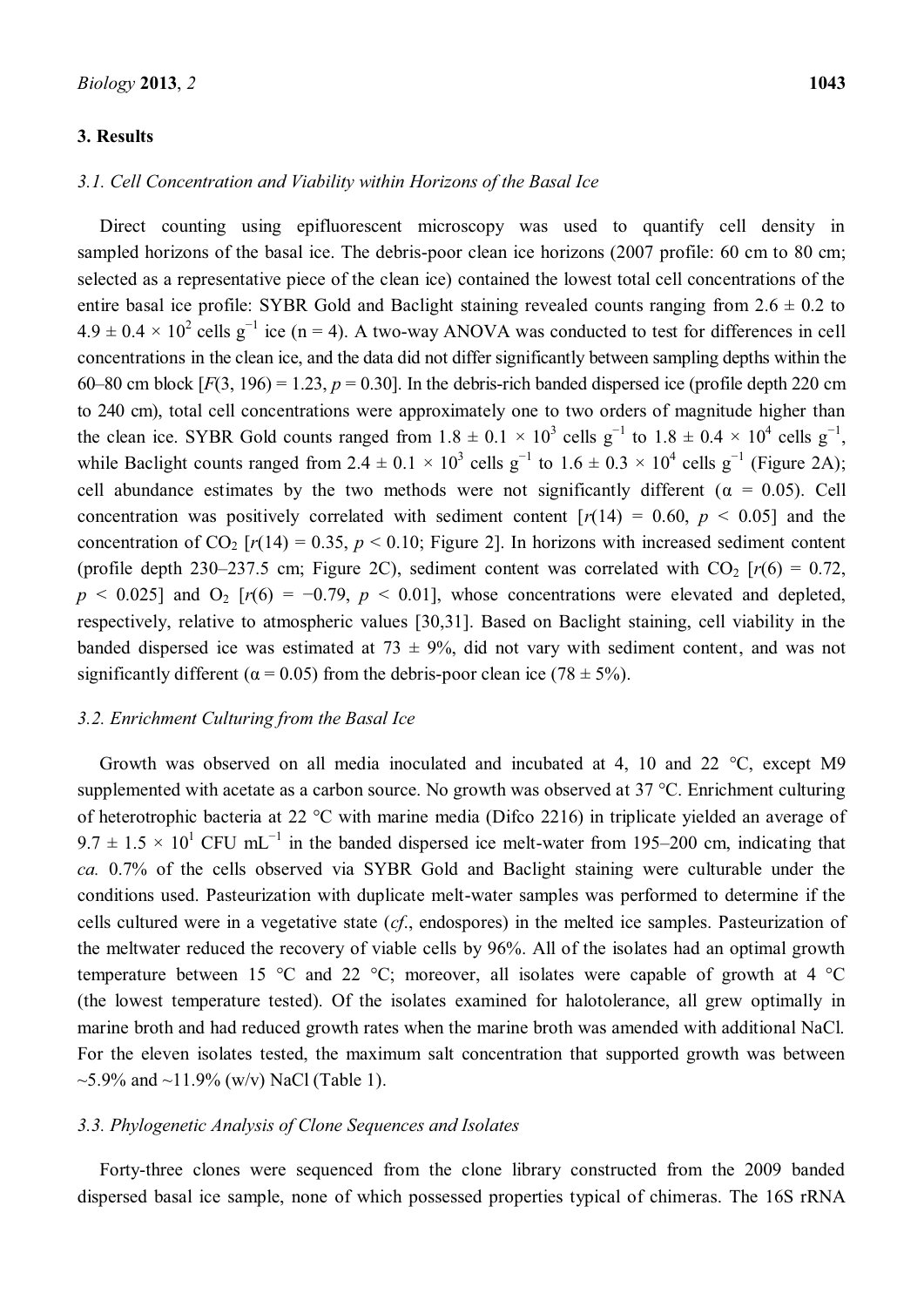gene sequence clones in this library were phylogenetically related to the Firmicutes (77%) and the Gammaproteobacteria (Figure 3). The Firmicute-related clones were related to three genera: *Bacillus*, *Paenisporosarcina* and *Cohnella*, with *Bacillus*-related phylotypes being the most abundant (49%) in the library. The Gammaproteobacteria were represented by only two genera, *Acinetobacter* and *Psychrobacter*. For the 2007 banded dispersed ice gDNA, attempts at amplifying the 16S rRNA gene with MasterTaq as described above were not successful. However, following the manufacturer's recommendations for amplification of targets with low template concentrations, successful amplification of the 16S rRNA gene sequence was achieved using the AmpliTaq Gold DNA polymerase. Forty-one clones were sequenced from the 16S rRNA gene clone library constructed using DNA obtained from the 2007 banded dispersed basal ice sample (profile depth  $220-240$  cm), thirteen of which were discarded as potential chimeras or PCR artifacts. All the clones sequenced were related to members of four genera within the Firmicutes: *Paenibacillus*, *Paenisporosarcina*, *Bacillus*  and *Jeotgalibacillus*. Sequences related to the *Paenisporosarcina* were the most commonly observed phylotype in the clone library, representing 65% of all the sequences characterized. Four clone sequences could not be classified beyond the phylum level and were, thus, listed as unclassified Firmicutes. Shannon diversity indices for both clone libraries were similar:  $2007 \text{ H} = 1.81 \pm 0.42$ ;  $2009$  H' =  $1.78 \pm 0.22$ .

**Figure 3.** Taxonomic classification of partial 16S rRNA gene sequences amplified and cloned from the Taylor Glacier banded ice. Phylogenetic assignments were performed after 100 iterations using the naive Bayesian classifier [43] in MOTHUR with the SILVA database as a reference.



The cultured isolates belonged to three genera in the bacterial phylum, Firmicutes: *Paenisporosarcina*, *Bacillus* and *Paraliobacillus* (Table 1). Members of the *Paenisporosarcina* were the most abundant taxa cultured, representing 28 out of the 30 unique isolates characterized. The 16S rRNA gene sequences from the *Paenisporosarcina*-related isolates were similar (>97% identity) and clustered with sequences obtained in the clone libraries (Figure 4). Some of the clone sequences were 100% identical to those obtained from cultured isolates. Five of the isolates (shown in green in Figure 4) were recovered from Taylor Glacier basal ice samples obtained from the 1999 tunnel site [34].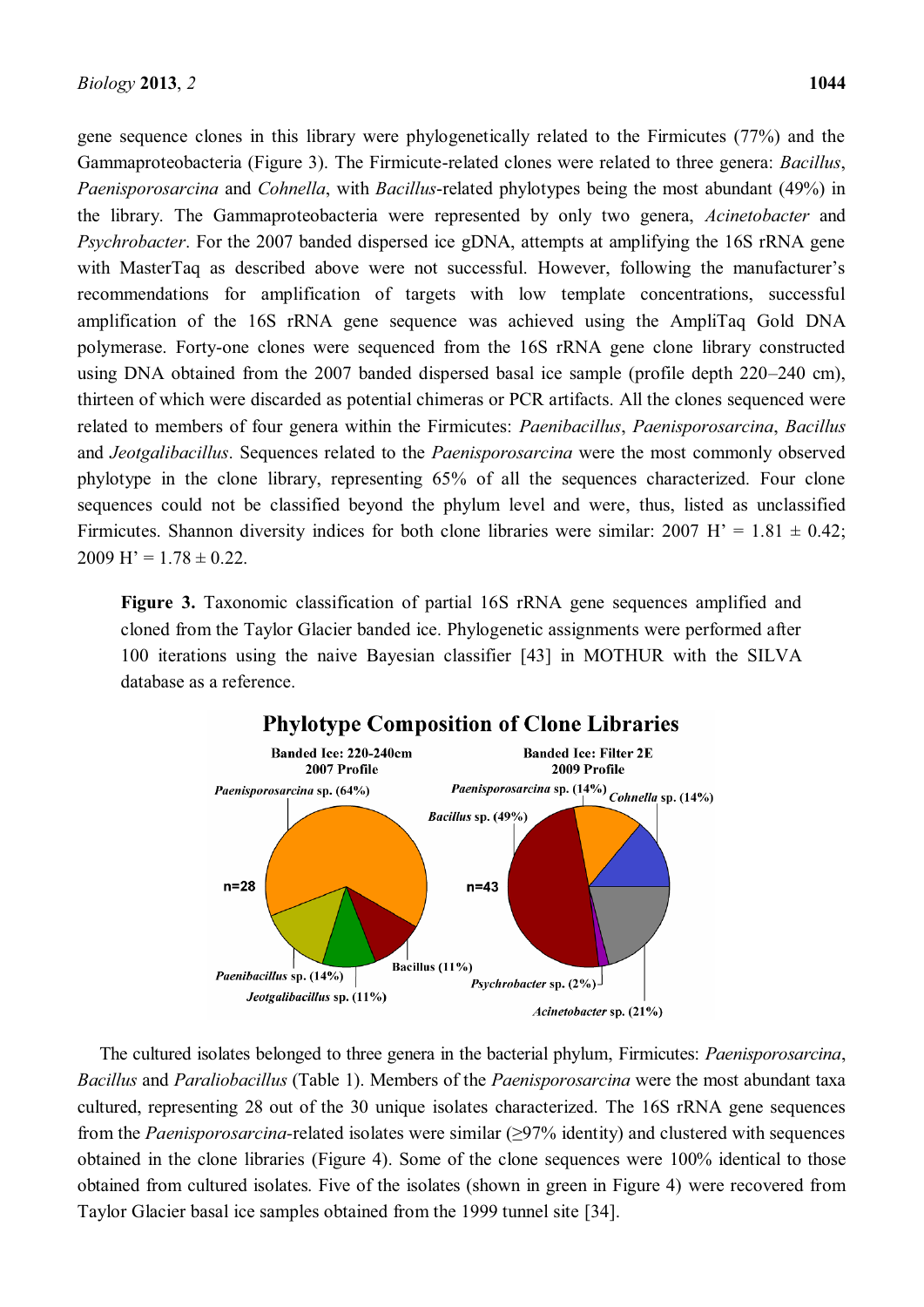**Figure 4.** Phylogenetic tree of *Paenisporosarcina*-related clone and isolate 16S rRNA gene sequences using a Maximum Likelihood method based on the Jukes-Cantor model. The partial 16S rRNA gene sequences, corresponding to nucleotides 108–1407 (*E. coli* numbering), were aligned to the SILVA reference database (v. 113). After filtering gaps, the final alignment was based on 1,288 nucleotides. Isolate sequences are shown in red and cloned sequences are shown in blue. Isolates recovered from the 1999 samples are shown in green. The bootstrap consensus tree inferred from 1,000 replicates is taken to represent the evolutionary history of the taxa analyzed [44]. Branches corresponding to partitions reproduced in less than 50% bootstrap replicates are collapsed. The percentage of replicate trees in which the associated taxa clustered together in the bootstrap test is shown next to the branches. The scale bar represents the number of changes per nucleotide position.

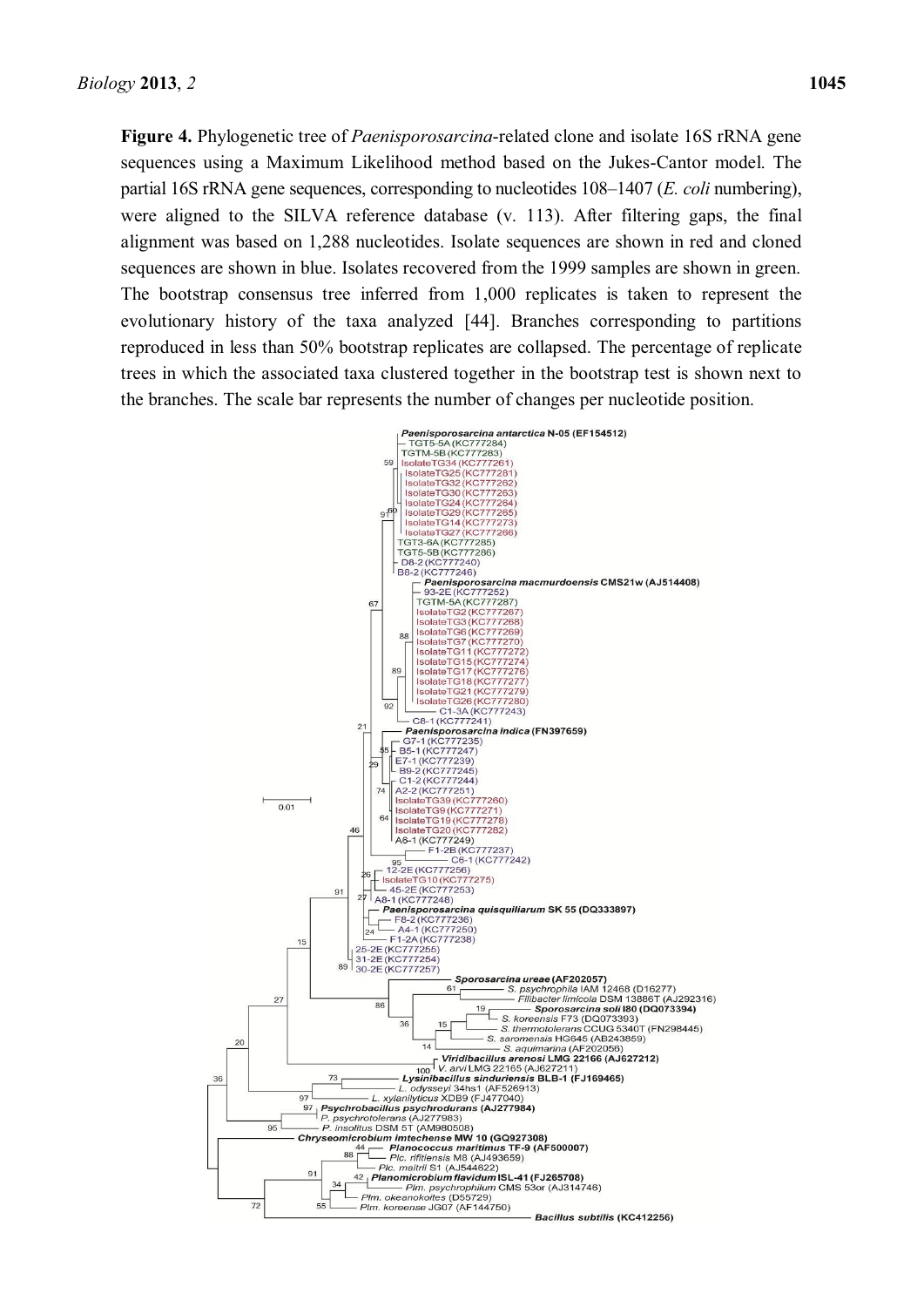#### *3.4. Incorporation of Macromolecular Precursors in Melt water at*  $-15$  *°C*

Isolate *Paenisporosarcina* sp. TG14 had the fastest growth rate of the three isolates tested (TG14, TG19 and TG21) at 15 °C (3.0 h generation<sup>-1</sup>) and was selected for a series of subzero metabolic assays to examine its physiological potential under conditions comparable to those in the basal ice. Cells of TG14 incorporated  $[^{3}H]$ -leucine and  $[^{3}H]$ -thymidine into acid-insoluble macromolecules when incubated at  $-15$  °C in frozen melt water from either the clean or sediment-containing ice (Figure 5). During frozen incubation for 70 days in the clean ice melt water, TG14 incorporated an average of  $1.5 \pm 0.2 \times 10^4$  and  $4.0 \pm 0.2 \times 10^3$  molecules CFU<sup>-1</sup> of [<sup>3</sup>H]-leucine and [<sup>3</sup>H]-thymidine, respectively. TG14 cells frozen in melt water from the sediment containing ice incorporated an average of 8.1  $\pm$  1.1  $\times$  10<sup>3</sup> and  $1.6 \pm 0.3 \times 10^3$  molecules CFU<sup>-1</sup> of [<sup>3</sup>H]-leucine and [<sup>3</sup>H]-thymidine, respectively. For the clean ice samples, incorporation of  $\binom{3}{1}$ -leucine and  $\binom{3}{1}$ -thymidine was continuous and hyperbolic ( $\mathbb{R}^2 > 0.94$ ;  $p \leq 0.0001$ ) over the entire time-course. For the banded dispersed ice melt water, incorporation of  $[^3H]$ -leucine was initially rapid, but high variability in the data resulted in a poor fit of the regression model ( $\alpha$  = 0.05); however, [<sup>3</sup>H]-thymidine incorporation appeared to be partially hyperbolic ( $R^2$  = 0.41;  $p = 0.0455$ ; Figure 5). The maximum rates of [<sup>3</sup>H]-leucine and [<sup>3</sup>H]-thymidine incorporation in samples of the clean ice occurred during the first 90 h at  $1.5 \pm 0.2 \times 10^3$  molecules CFU<sup>-1</sup> day<sup>-1</sup> and  $2.3 \pm 0.9 \times 10^2$  molecules CFU<sup>-1</sup> day<sup>-1</sup>, respectively. For the banded dispersed ice meltwater incubation, the maximum rates of  $[^{3}H]$ -leucine and  $[^{3}H]$ -thymidine incorporation also occurred in the first 90 h at  $2.5 \pm 0.9 \times 10^3$  molecules CFU<sup>-1</sup> day<sup>-1</sup> and  $2.7 \pm 1.0 \times 10^2$  molecules cell<sup>-1</sup> day<sup>-1</sup>, respectively. There was not a significant difference between the maximum rates of  $[^{3}H]$ -leucine ( $p > 0.38$ ) and [ ${}^{3}$ H]-thymidine ( $p > 0.79$ ) incorporation measured in the clean ice and banded dispersed ice. However, cells in the clean ice incorporated significantly more  $[^3H]$ -leucine ( $p = 0.049$ ) and  $[^3H]$ -thymidine  $(p = 0.003)$  than incubations conducted in the banded dispersed ice over 70 days.

**Figure 5.** [ ${}^{3}$ H]-Leucine and [ ${}^{3}$ H]-thymidine incorporation into trichloroacetic acid (TCA) precipitable material at  $-15$  °C by frozen cell suspensions of *Paenisporosarcina* sp. TG14 in clean ice melt water (white circles) and banded dispersed ice melt water (black triangles). The initial cell concentration of the TG14 cell suspensions was  $3.1 \times 10^6$  colony-forming units (CFU) mL<sup>-1</sup>. Error bars are the standard error of triplicate samples. Incorporation is reported as molecules of substrate incorporated per CFU on the left axis and grams of substrate carbon incorporated per gram of cell carbon on the right-hand axis. Where significant  $(p < 0.05)$ , the best-fit regression curves (hyperbolic) are plotted as dashed lines.



## Paenisporosarcina sp. TG14 Macromolecular Synthesis at -15 °C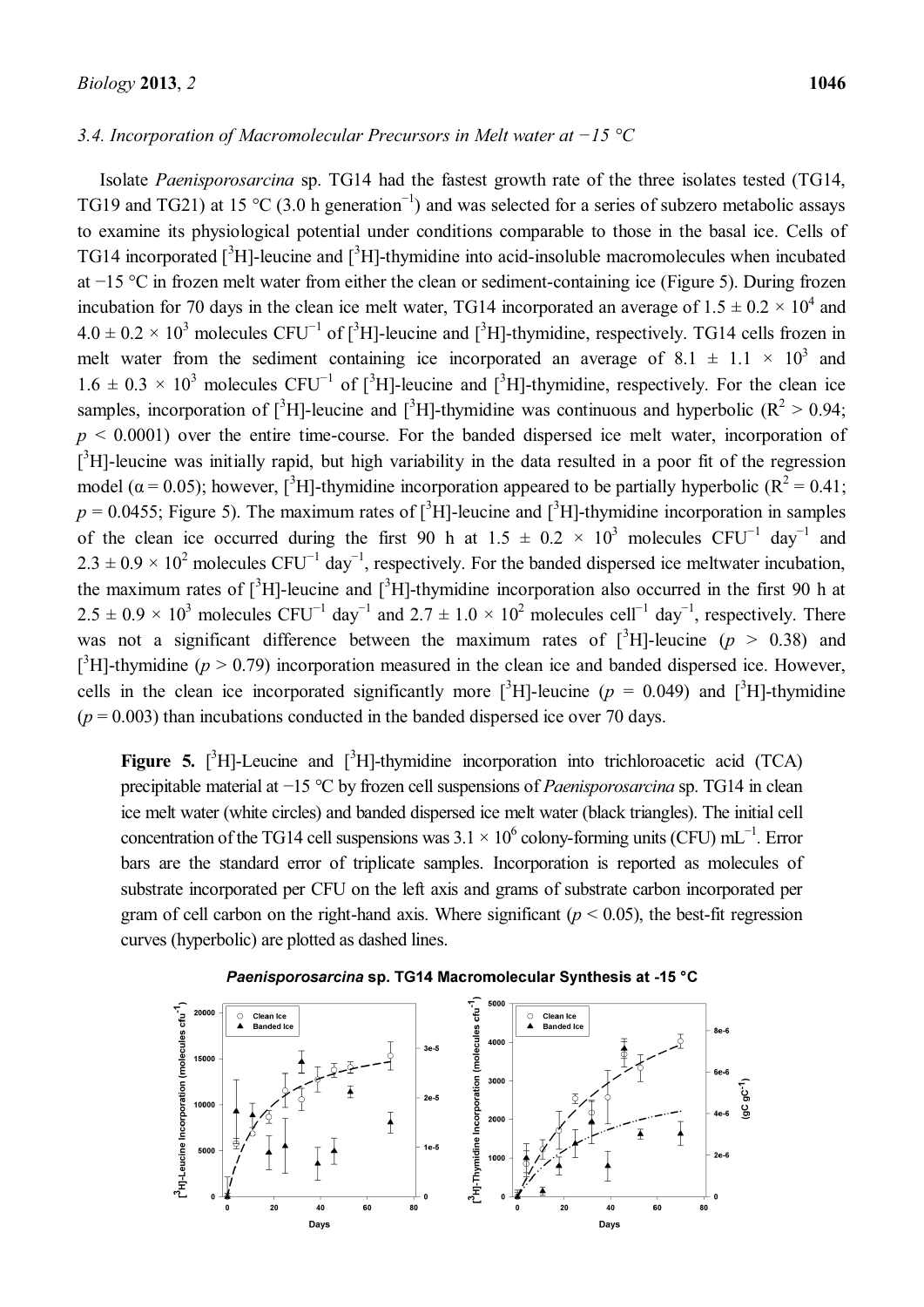#### **4. Discussion**

Glaciers and ice sheets move under their own weight, entraining sediment particles and liquid water (*i.e.*, through regelation) from subglacial sources into the basal zone of the ice mass [12]. In some regions of East Antarctica, basal ice is estimated to constitute up to 50% of the total ice sheet thickness [45], and a globally significant pool of organic carbon (21,000 Pg) is hypothesized to be buried beneath the Antarctic Ice Sheet [46]. Although the long-term fate of this material is difficult to predict, geomicrobiological investigations of basal ice environments have produced strong lines of evidence that suggest microorganisms may be an important and active component of these systems  $[13-17,28]$ . Understanding the extent and nature of microbial processes in basal ice environments is critical for understanding biogeochemical cycling in the cryosphere and relevant to discussions regarding microbial life in extraterrestrial frozen environments, e.g., Mars [47].

Analysis of banded dispersed basal horizons from Taylor Glacier revealed a simultaneous increase of  $CO_2$  (up to 325,000 ppmv) with a decrease of  $O_2$  (as low as 4% of total gas volume) with respect to atmospheric concentrations ( $r$  (6) = -0.92,  $p$  < 0.005; Figure 2) [30,31,48]. These depths were associated with increased cell concentrations (Figure 2A), suggesting that the entrapped  $CO<sub>2</sub>$  and  $O<sub>2</sub>$ concentrations may have resulted from the aerobic respiration of organic matter. Indeed, the phylotypes identified in this study were related to predominantly aerobic microorganisms, and only two genera, *Bacillus* and *Paenibacillus*, are known to contain facultatively anaerobic species. These observations are similar to those in other basal ice environments, where similar gas anomalies have been reported. For instance, Souchez *et al.* [49] reported elevated CO<sub>2</sub> (up to 130,000 ppmv) and CH<sub>4</sub> (up to 6,000 ppmv) concentrations in basal ice from the Greenland ice sheet. Likewise, Campen *et al*. [17] found excesses of  $CO_2$ ,  $N_2O$  and  $CH_4$  (32-, 240- and eight-times higher than atmospheric values, respectively) in ice from the Sajama glacier (Bolivia) and argued they resulted from microbial activity in the ice.

Molecular analysis of 16S rRNA genes amplified from Taylor Glacier basal ice revealed a low diversity of phylotypes from two bacterial phyla: the Firmicutes and Gammaproteobacteria. Although microorganisms attached to sediment particles in the basal ice may have been underrepresented in the 2009 samples, due to the sediment extraction procedure used, OTU diversity in the 2007 and 2009 was similar  $(H' = 1.81$  and 1.78, respectively). The diversity of OTUs in the banded dispersed basal ice  $(H' = ~1.8)$  was significantly lower than that reported for Arctic permafrost  $(H' = 3.6; [50])$  and similar to values found in Antarctic sea ice  $(H' = 1.1; [51])$ . In general, the molecular data are consistent with the low species richness observed in basal ice from the Bench Glacier (Alaska), the John Evans Glacier (Nunavut, Canada), and Greenland basal ice [26,52,53]. However, the subglacial environments of these glaciers appear to be largely dominated by members of the Betaproteobacteria (constituting between 25 to 51% of their clone libraries). From a phylogenetic perspective, our results are more similar to studies of permanent ground ice and permafrost in the Canadian Arctic, which found that the microbial assemblages inhabiting these frozen substrates were largely dominated by members of the Firmicutes (64% and 59%, respectively; [54,55]).

The most abundant phylotypes in the debris-rich ice horizons were affiliated with the genus, *Paenisporosarcina* (Figure 4). Enrichment culturing efforts were successful in obtaining a variety of psychrotolerant isolates with 16S rRNA gene identities >97% identical to the *Paenisporosarcina-*related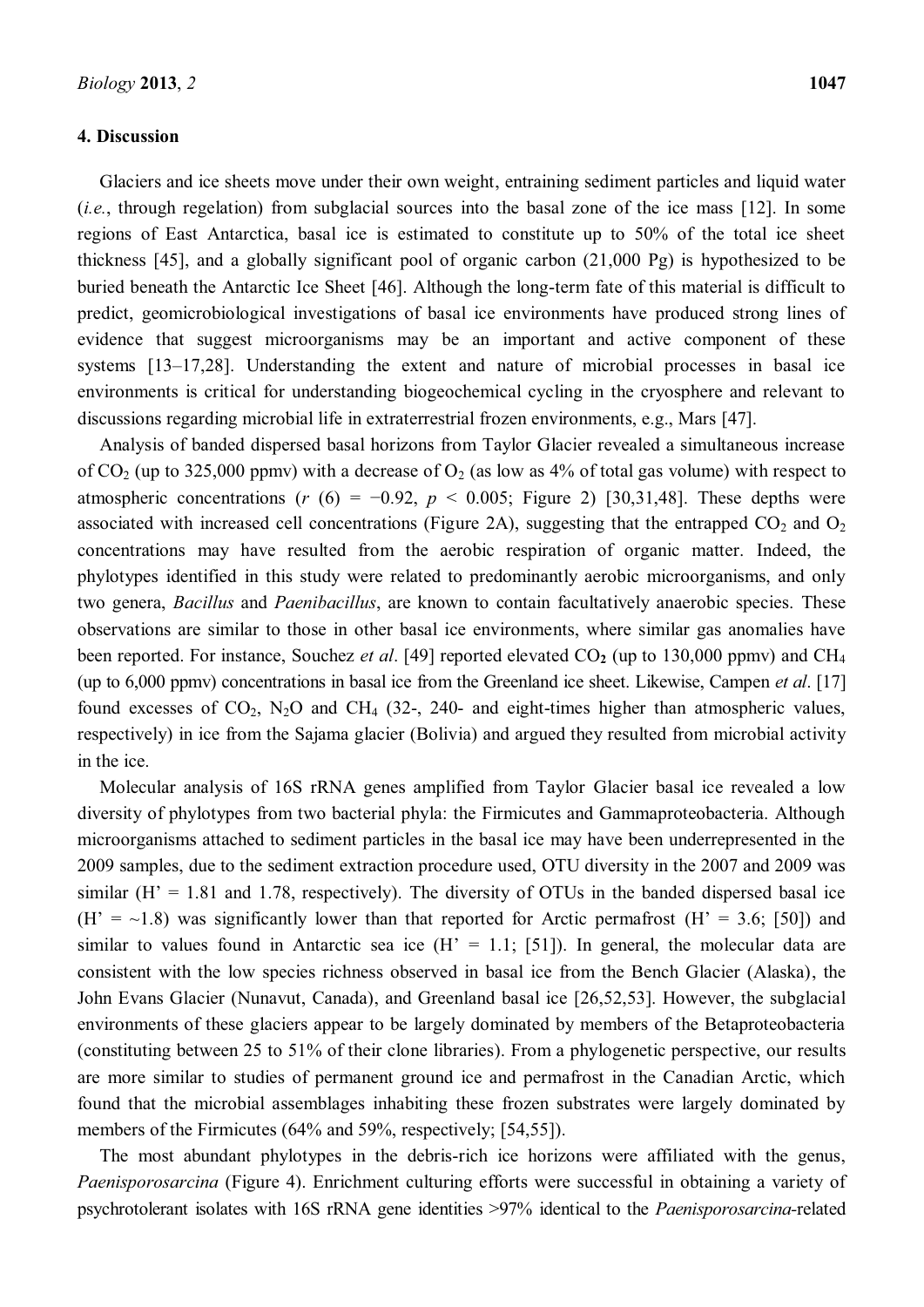phylotypes, as was also the case in previous culturing efforts on the Taylor Glacier basal ice [56]. Whether detected using molecular or culture-dependent approaches, members of the *Paenisporosarcina* have been documented in basal ice from three tunnel locations ( $\sim 0.5$  km apart) along the north margin of the Taylor Glacier. Some members of the Firmicutes, including species of *Paenisporosarcina*  (e.g., *Ps. macmurdoensis*, *Ps. indica* and *Ps. quisquiliarum*), have the ability to differentiate into an endospore that is highly resistant to variety of environmental stresses. As such, their abundance in the ice could be attributed to selection, whereupon cells existing as environmentally durable spores would be more likely to persist in the ice after entrainment. However, results from pasteurization experiments indicated that 96% of the CFU were sensitive to heating at 80 °C, suggesting that the vast majority of the isolates obtained did not originate from heat resistant spores.

Members of the *Paenisporosarcina* have been documented in a variety of permanently cold environments, including permafrost [50,55], arctic saline springs [57], alpine glaciers [58] and the McMurdo Dry Valleys [59], implying this group may have specific adaptations to low temperature conditions. Due to the concentration of solutes into the premelt phase during freezing, microorganisms found in the unfrozen fraction of ice are subjected to considerable osmotic stress. For example, at  $-15$  °C, the molarity of an ice vein environment is estimated to be approximately 4.5 M [2]. All of the *Paenisporosarcina*-related isolates from this study exhibited moderate halotolerance between 6% and 12% (w/v). These levels of halotolerance do not appear to be sufficient for the estimated salt concentrations occurring inside Taylor Glacier basal ice veins  $(I = 4.6 M; [2])$ ; however, the cells may be able to sustain a low rate of maintenance-oriented metabolic activity exclusive of biomass production or grow at rates lower than those measurable after 80 days of incubation.

Experiments were conducted in an effort to examine bacterial metabolism under conditions that simulated those within the basal ice. To ensure minimal carry-over of nutrients from the marine media, the harvested cells were washed and suspended in Taylor Glacier melt water. Marine broth contains 1,800  $\mu$ g L<sup>-1</sup> PO<sub>4</sub>-P, and if it is assumed that as much as 10  $\mu$ L of residual supernatant remained in the tube between washes, the final solution would contain 72 pg  $L^{-1}$  PO<sub>4</sub>-P; a value ~1,400-fold lower than the lowest concentration measured in Taylor Glacier clean ice [30]. *Paenisporosarcina* sp. TG14 incorporated at a maximum rate of approximately 1,500 to 2,500 molecules of  $[^{3}H]$ -leucine and 20 to 30 molecules of  $[^{3}H]$ -thymidine per day. Assuming an average protein length of 267 amino acids with 7.3% leucine content per protein [5], the rates observed could support the synthesis of approximately four proteins every hour and the replication of the *Paenisporosarcina* sp. TG14 genome (3.83 Mb) once every  $\sim$ 20 years. The annual N and P requirement to support this rate of DNA and protein synthesis in the TG14 cell population is estimated at approximately 2 ng N  $y^{-1}$  and 50 fg P  $y^{-1}$ . In terms of carbon turnover, these metabolic rates are extremely slow (0.81 to 2.1  $\times$  10<sup>-7</sup> gC gC<sup>-1</sup> h<sup>-1</sup>), but would be sufficient for a maintenance metabolism at  $-15$  °C directed towards sustaining vital cellular processes (e.g. osmotic regulation, pH regulation, repair and/or turnover of macromolecules) [60].

From the melted debris-rich basal ice  $(230-235 \text{ cm } \text{depth})$ , the highest measured concentrations of dissolved organic carbon, dissolved inorganic nitrogen and dissolved inorganic phosphorus were 63 mg L<sup>-1</sup>, 0.68 mg L<sup>-1</sup> and 5.5 µg L<sup>-1</sup> respectively. These concentrations are approximately 10<sup>2</sup>-fold higher than those measured in the debris-poor clean ice [30]. Nutrient concentrations in the banded dispersed ice melt water used in the  $-15$  °C incubation experiments were not directly measured; however, by inference from other measurements as previously described [30], they would have been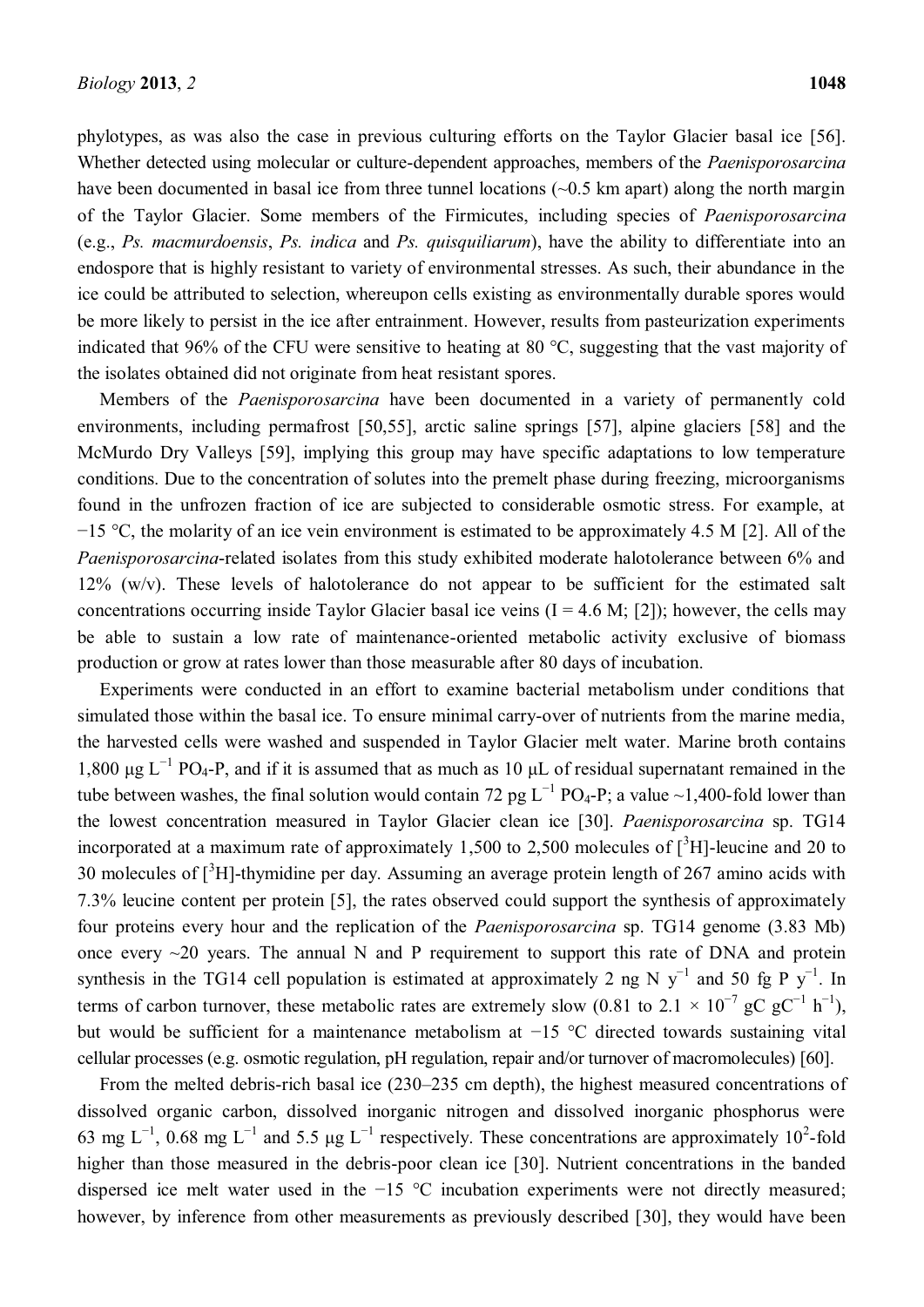higher than in the clean ice meltwater. These higher nutrient concentrations in the banded dispersed ice melt water did not significantly increase the rate of macromolecular synthesis by *Paenisporosarcina* sp. TG14 at  $-15$  °C, as compared with cells frozen in the clean ice (Figure 5). Further, more radiolabeled substrate was incorporated in the clean ice incubations over the entire time-course. There are several explanations for these data; first, the TG14 cells may have preferentially used substrates in the banded dispersed ice or endogenous sources of leucine or thymidine in the samples. Secondly, lower amounts of incorporation in the banded dispersed meltwater data could be due to scintillation interference from fine particulates in the clay size fraction. Thirdly, higher values of precursor incorporation may have been a result of differences in the  $[^3H]$ -leucine and  $[^3H]$  thymidine concentrations in the ice veins. Vein diameters, and, therefore, unfrozen water volume in ice formed from dilute solutions (*i.e.*, the clean ice) would be smaller than those in ice formed from more concentrated solutions (*i.e.*, the banded dispersed ice). The unfrozen water volume of the clean ice is significantly smaller than that of the banded dispersed ice based on bulk concentration differences ( $I = 0.1$  and 160 mmol  $L^{-1}$ , respectively; [30]). As a result, 20 nmol  $L^{-1}$  of  $[^{3}H]$ -leucine or  $[^{3}H]$ -thymidine would exist at a higher concentration at  $-15^{\circ}$ C in the liquid vein network in the clean ice. In support of this, micro-Raman spectroscopy of ice veins in clean Greenland glacial ice estimate that  $SO_4^2$  and  $NO_3^-$  ions are  $\sim 10^4$  more concentrated than they appear in the melted bulk phase [61]. Mathematical modeling of the Taylor Glacier basal ice chemistry predicts that at -15 °C, ice vein solutes are only  $\sim$ 35 times more concentrated than in the melted bulk phase [2]. It should be noted that these values are based on mathematical models of ideal solutions, assume thermodynamic equilibrium (*i.e.*, no supercooling), and do not account for heterogeneity across a volume of ice.

In summary, basal horizons of the Taylor Glacier contained elevated concentrations of microbial cells, which consisted largely of bacteria in the phylum, Firmicutes. Species from the genus, *Paenisporosarcina*, were a numerically abundant member of this assemblage and appear to have characteristics that would promote survival in ice (e.g., psychrotolerance, halotolerance, metabolic activity to temperatures as low as  $-33$  °C [21] and a spore-based survival stage). Our data support the notion that basal ice environments are active microbial habitats. Moreover, the habitability of frozen environments may be more favorable than previously recognized, as very low concentrations of nutrients appear capable of supporting metabolism in the unfrozen liquid phase of ice. Given a suitable microbial inoculum, the basal ice environment is a potential environment for biogeochemical cycling beneath glaciers and ice sheets. Our results supporting the persistence of microbial metabolic function at frozen temperatures also suggest that frozen worlds, such as Mars, Europa or Enceladus, could harbor cryogenic habitats suitable for microbial life [62].

#### **Acknowledgements**

We thank Pierre Amato, Tim Brox, Amanda Achberger and Lindsay Knippenberg for assistance with field work in Antarctica. This research was supported by National Science Foundation awards, ANT-0636828 and 0636770, to B.C.C. and M.L.S., respectively, and grants to B.C.C. from the National Aeronautics and Space Administration (NNX10AN07A) and the Louisiana Board of Regents. Shawn Doyle and Scott Montross were partially supported by funding from the Louisiana Board of Regents Graduate Fellowship program and NSF-IGERT DGE 0654336, respectively. We are also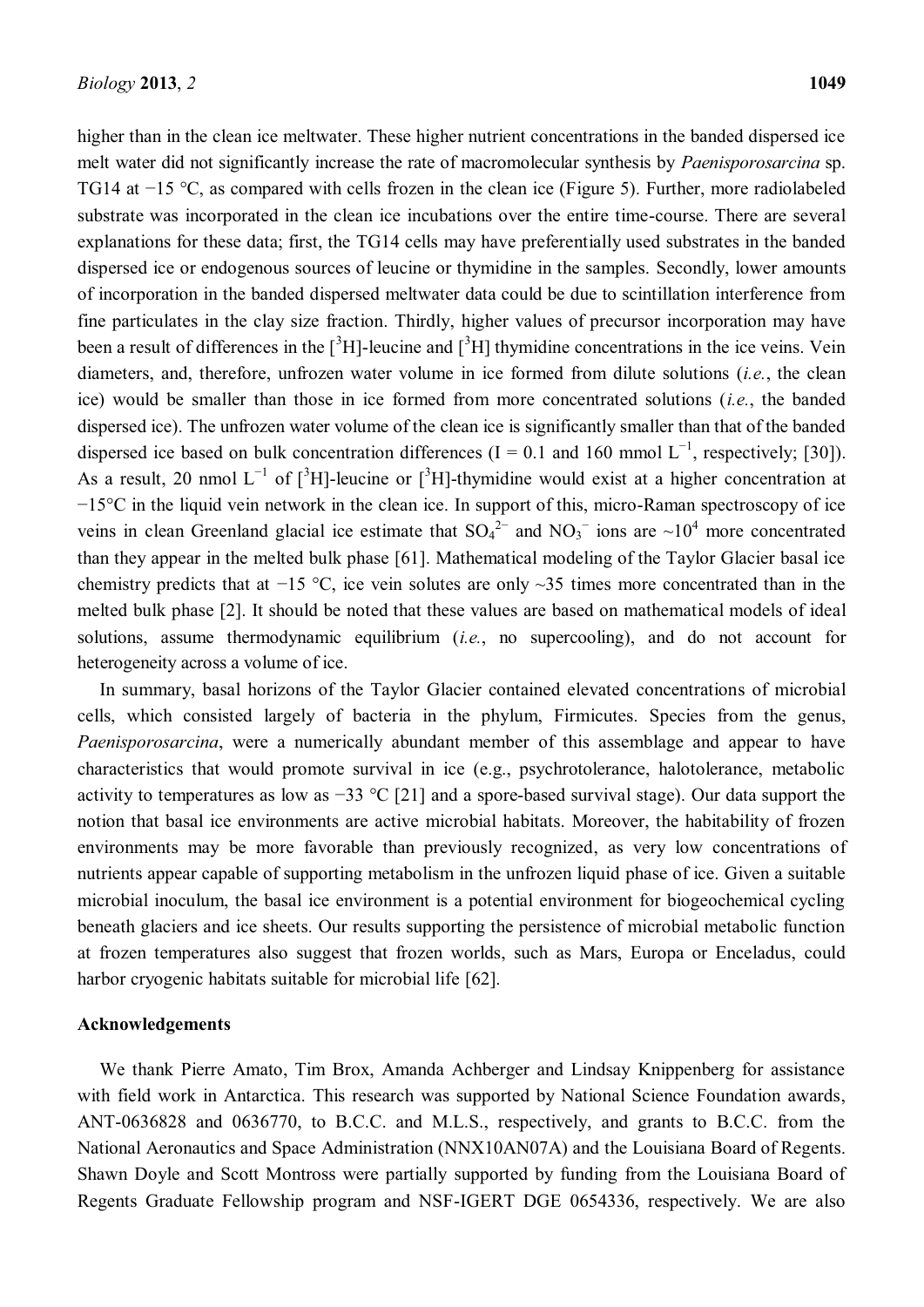grateful to S. Fitzsimons for guidance on tunnel construction and providing samples of basal ice from the Taylor Glacier.

## **Conflict of Interest**

The authors declare no conflict of interest.

# **References**

- 1. Price, P.B. A habitat for psychrophiles in deep Antarctic ice. *Proc. Natl. Acad. Sci. USA* **2000**, *97*, 1247±1251.
- 2. Doyle, S.M.; Dieser, M.; Broemsen, E.; Christner, B.C. General characteristics of cold-adapted microorganisms. In *Polar Microbiology: Life In a Deep Freeze*; Whyte, L., Miller, R.V., Eds.; ASM Press: Washington, DC, USA, 2012; pp. 103-125.
- 3. Miteva, V.I.; Sheridan, P.P.; Brenchley, J.E. Phylogenetic and physiological diversity of microorganisms isolated from a deep Greenland glacier ice core. *Appl. Environ. Microbiol.* **2004**, 70, 202-213.
- 4. Xiang, S.-R.; Shang, T.-C.; Chen, Y.; Yao, T.-D. Deposition and postdeposition mechanisms as possible drivers of microbial population variability in glacier ice. *FEMS Microbiol. Ecol.* **2009**, 70, 165-176.
- 5. Amato, P.; Doyle, S.M.; Battista, J.R.; Christner, B.C. Implications of subzero metabolic activity on long-term microbial survival in terrestrial and extraterrestrial permafrost. *Astrobiology* **2010**, *10*, 789-798.
- 6. Abyzov, S.S. Microorganisms in the Antarctic ice. *Antarct. Microbiol.* **1993**, *1*, 265–296.
- 7. Abyzov, S.S.; Lipenkov, V.Y.; Bobin, N.E.; Koudryashov, B.B. The microflora of the central Antarctic glacier and the control methods of the sterile isolation of the ice core for microbiological analysis. *Akad. Nauk SSSR Izv. Ser. Biol.* **1982**, *4*, 537±548.
- 8. Antony, R.; Krishnan, K.P.; Laluraj, C.M.; Thamban, M.; Dhakephalkar, P.K.; Engineer, A.S.; Shivaji, S. Diversity and physiology of culturable bacteria associated with a coastal Antarctic ice core. *Microbiol. Res.* **2012**, *167*, 372-380.
- 9. Christner, B.C.; Mosley-Thompson, E.; Thompson, L.G.; Reeve, J.N. Bacterial recovery from ancient ice. *Environ. Microbiol.* **2003**, *5*, 433±436.
- 10. Christner, B.C.; Mosley-Thompson, E.; Thompson, L.G.; Zagorodnov, V.; Sandman, K.; Reeve, J.N. Recovery and identification of viable bacteria immured in glacial ice. *Icarus* **2000**, *144*, 479–485.
- 11. Miteva, V.I.; Brenchley, J.E. Detection and isolation of ultrasmall microorganisms from a 120,000-year-old Greenland glacier ice core. *Appl. Environ. Microbiol.* **2005**, 71, 7806–7818.
- 12. Skidmore, M.L.; Foght, J.M.; Sharp, M.J. Microbial life beneath a high Arctic glacier. *Appl. Environ. Microbiol.* **2000**, *66*, 3214±3220.
- 13. Ahn, J.; Wahlen, M.; Deck, B.L.; Brook, J.; Mayewski, P.A.; Taylor, K.C.; White, J.W.C. A record of atmospheric  $CO<sub>2</sub>$  during the last 40,000 years from the siple dome, Antarctica ice core. *J. Geophys. Res.* **2004**, *109*, doi:10.1029/2003JD004415.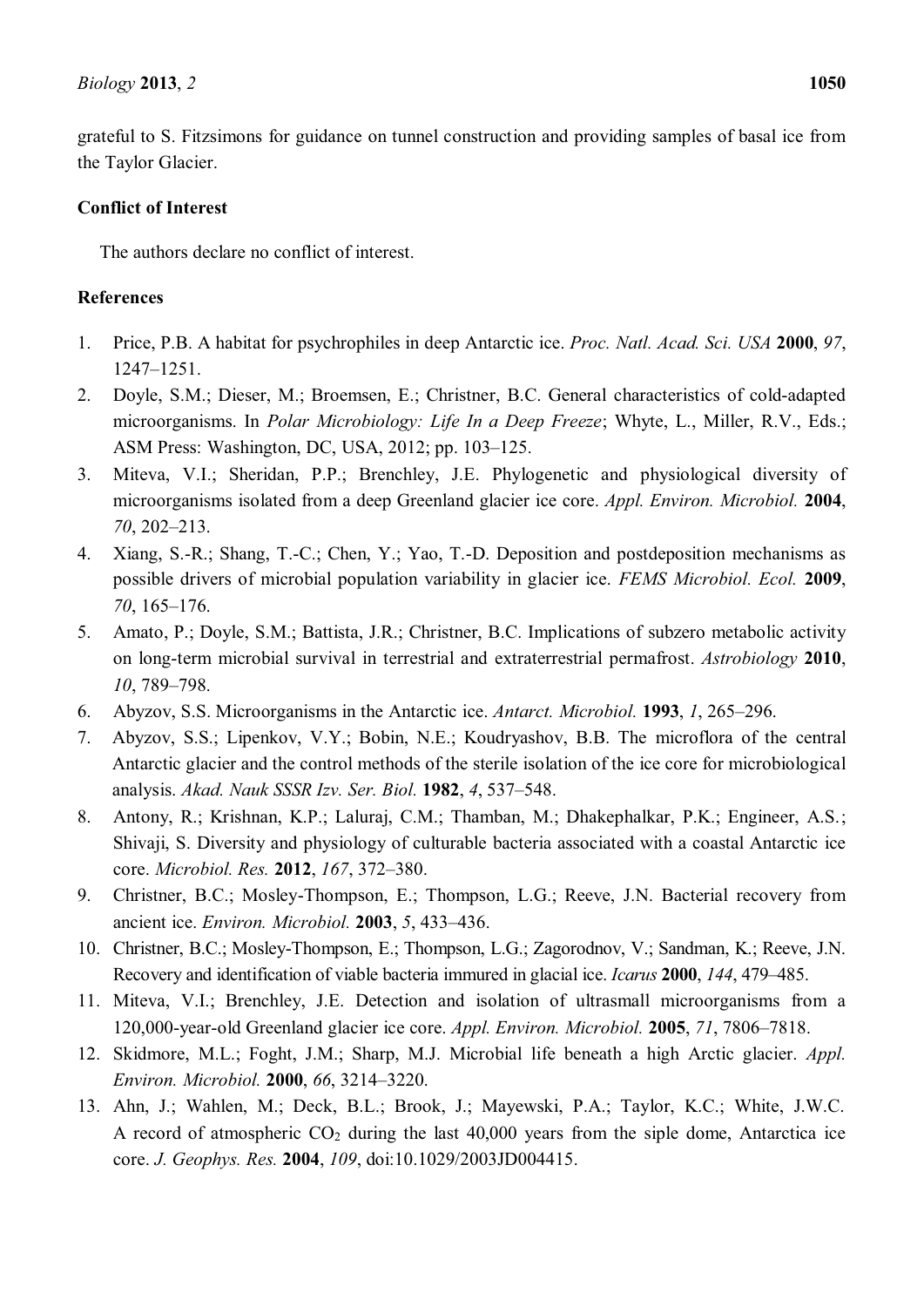- 14. Flückiger, J.; Blunier, T.; Stauffer, B.; Chappellaz, J.; Spahni, R.; Kawamura, K.; Schwander, J.; Stocker, T.F.; Dahl-Jensen, D. N<sub>2</sub>O and CH<sub>4</sub> variations during the last glacial epoch: Insight into global processes. *Glob. Biogeochem. Cy.* **2004**, *18*, doi:10.1029/2003GB002122.
- 15. Souchez, R.; Janssens, L.; Lemmens, M.; Stauffer, B. Very low oxygen concentration in basal ice from summit, central Greenland. *Geophys. Res. Lett.* **1995**, 22, 2001-2004.
- 16. Sowers, T. N2O record spanning the penultimate deglaciation from the vostok ice core. *J. Geophys. Res.* 2001, *106*, 31903-31914.
- 17. Campen, R.K.; Sowers, T.; Alley, R.B. Evidence of microbial consortia metabolizing within a low-latitude mountain glacier. *Geology* **2003**, 31, 231–234.
- 18. Souchez, R.; Jouzel, J.; Landais, A.; Chappellaz, J.; Lorrain, R.; Tison, J.-L. Gas isotopes in ice reveal a vegetated central Greenland during ice sheet invasion. *Geophys. Res. Lett.* **2006**, *33*, doi:10.1029/2006GL028424.
- 19. Rohde, R.A.; Price, P.B.; Bay, R.C.; Bramall, N.E. *In situ* microbial metabolism as a cause of gas anomalies in ice. *Proc. Natl. Acad. Sci. USA* **2008**, 105, 8667–8672.
- 20. Tung, H.C.; Bramall, N.E.; Price, P.B. Microbial origin of excess methane in glacial ice and implications for life on Mars. *Proc. Natl. Acad. Sci. USA* **2005**, *102*, 18292-18296.
- 21. Bakermans, C.; Skidmore, M. Microbial respiration in ice at subzero temperatures  $(-4 \degree C$  to  $-33 \degree C)$ . *Environ. Microbiol. Rep.* 2011, 3, 774-782.
- 22. Panikov, N.; Flanagan, P.; Oechel, W.; Mastepanov, M.; Christensen, T. Microbial activity in soils frozen to below -39 °C. *Soil Biol. Biochem.* **2006**, 38, 785-794.
- 23. Christner, B.C. Incorporation of DNA and protein precursors into macromolecules by bacteria at í15 °C. *Appl. Environ. Microbiol.* **2002**, *68*, 6435±6438.
- 24. Junge, K.; Eicken, H.; Swanson, B.D.; Deming, J.W. Bacterial incorporation of leucine into protein down to  $-20$  °C with evidence for potential activity in sub-eutectic saline ice formations. *Cryobiology* **2006**, *52*, 417±429.
- 25. Knight, P.G. The basal ice layer of glaciers and ice sheets. *Quat. Sci. Rev.* **1997**, *16*, 975–993.
- 26. Skidmore, M.; Anderson, S.P.; Sharp, M.; Foght, J.; Lanoil, B.D. Comparison of microbial community compositions of two subglacial environments reveals a possible role for microbes in chemical weathering processes. *Appl. Environ. Microbiol.* **2005**, 71, 6986–6997.
- 27. Sharp, M.; Parkes, J.; Cragg, B.; Fairchild, I.J.; Lamb, H.; Tranter, M. Widespread bacterial populations at glacier beds and their relationship to rock weathering and carbon cycling. *Geology*  **1999**, 27, 107-110.
- 28. Tung, H.C.; Price, P.B.; Bramall, N.E.; Vrdoljak, G. Microorganisms metabolizing on clay grains in 3-km-deep Greenland basal ice. *Astrobiology* 2006, *6*, 69–86.
- 29. Hubbard, B.; Cook, S.; Coulson, H. Basal Ice facies: A review and unifying approach. *Quat. Sci. Rev.* 2009, 28, 1956-1969.
- 30. Montross, S.N. Biogeochemistry of Basal Ice from Taylor Glacier, Antarctica. Ph.D. Dissertation, Montana State University, Bozeman, MT, USA, 2012.
- 31. Montross, S.M.; Skidmore, M.; Christner, B.; Samyn, D.; Tison, J.L.; Lorrain, R.; Doyle, S.; Fitzsimons, S. Debris-rich basal ice as a microbial habitat, Taylor Glacier, Antarctica. *Geomicrobiol. J.* **2013**, doi:10.1080/01490451.2013.811316.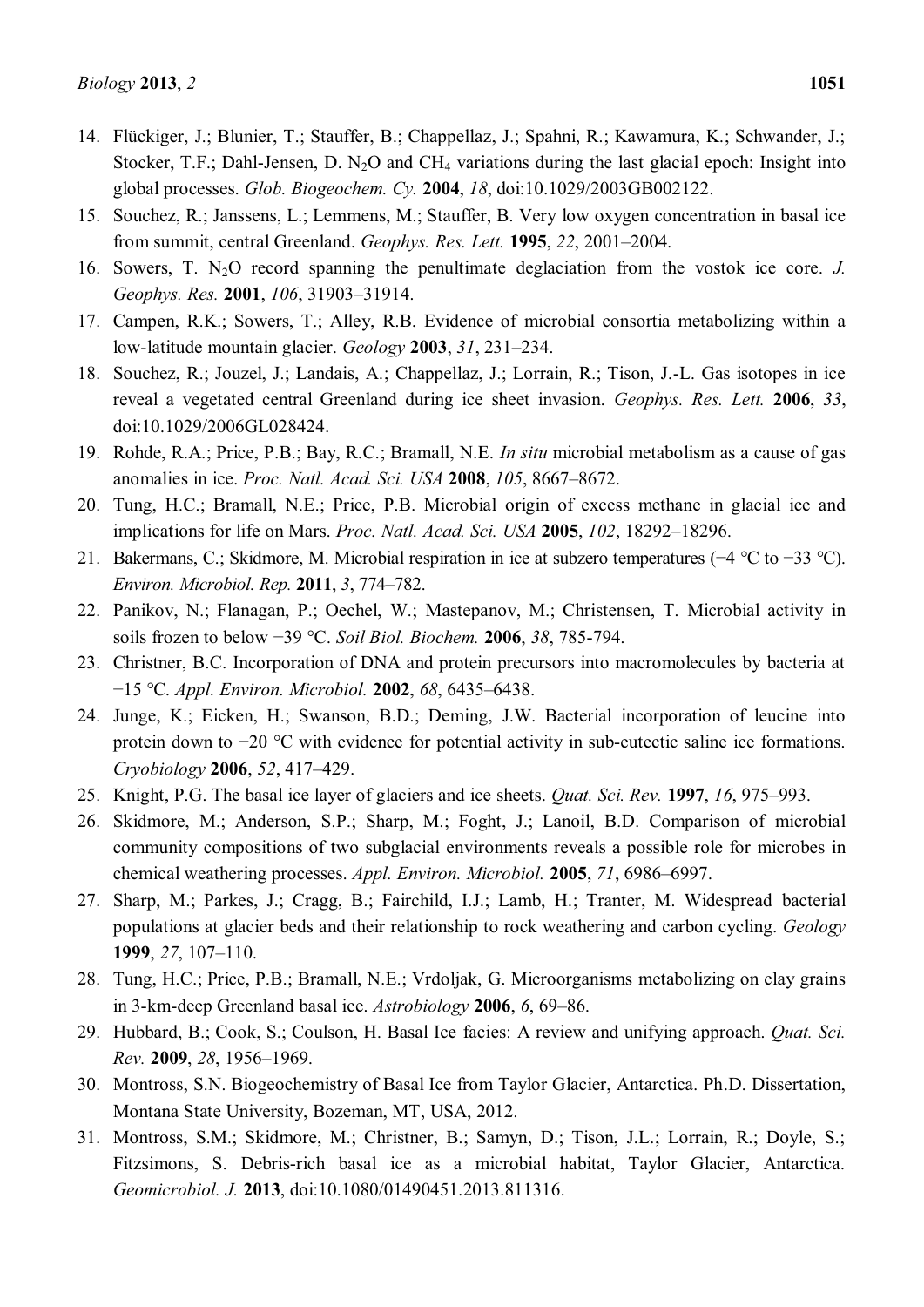- 32. Christner, B.C.; Mikucki, J.A.; Foreman, C.M.; Denson, J.; Priscu, J.C. Glacial ice cores: A model system for developing extraterrestrial decontamination protocols. *Icarus* 2005, 174, 572-584.
- 33. Trevors, J.T.; Cook, S. A Comparison of plating media and diluents for enumeration of aerobic bacteria in a loam soil. *J. Microbiol. Meth.* **1992**, *14*, 271–275.
- 34. Samyn, D.; Svensson, A.; Fitzsimons, S. Dynamic implications of discontinuous recrystallization in cold basal ice: Taylor Glacier, Antarctica. *J. Geophys. Res.* **2008**, *113*, doi:10.1029/2006JF000600.
- 35. Robe, P.; Nalin, R.; Capellano, C.; Vogel, T.M.; Simonet, P. Extraction of DNA from soil. *Eur. J. Soil. Biol.* **2003**, 39, 183-190.
- 36. Lane, D.J. 16S/23S rRNA sequencing. In *Nucleic Acid Techniques in Bacterial Systematics*; Stackebrandt, E., Goodfellow, M., Eds.; Wiley: New York, NY, USA, 1991; pp. 115–175.
- 37. Pruesse, E.; Peplies, J.; Glöckner, F.O. SINA: Accurate high-throughput multiple sequence alignment of ribosomal RNA genes. *Bioinformatics* **2012**, 28, 1823–1829.
- 38. Pruesse, E.; Quast, C.; Knittel, K.; Fuchs, B.M.; Ludwig, W.; Peplies, J.; Glöckner, F.O. SILVA: A comprehensive online resource for quality checked and aligned ribosomal RNA sequence data compatible with ARB. *Nucleic Acids Res.* **2007**, 35, 7188-7196.
- 39. Schloss, P.D.; Westcott, S.L.; Ryabin, T.; Hall, J.R.; Hartmann, M.; Hollister, E.B.; Lesniewski, R.A.; Oakley, B.B.; Parks, D.H.; Robinson, C.J.; *et al.* Introducing mothur: Open-source, platform-independent, community-supported software for describing and comparing microbial communities. *Appl. Environ. Microbiol.* **2009**, 75, 7537-7541.
- 40. Edgar, R.C.; Haas, B.J.; Clemente, J.C.; Quince, C.; Knight, R. UCHIME improves sensitivity and speed of chimera detection. *Bioinformatics* **2011**, 27, 2194-2200.
- 41. Tamura, K.; Peterson, D.; Peterson, N.; Stecher, G.; Nei, M.; Kumar, S. MEGA5: Molecular evolutionary genetics analysis using maximum likelihood, evolutionary distance, and maximum parsimony methods. *Mol. Biol. Evol.* **2011**, 28, 2731–2739.
- 42. Kim, O.S.; Cho, Y.J.; Lee, K.; Yoon, S.H.; Kim, M.; Na, H.; Park, S.C.; Jeon, Y.S.; Lee, J.H.; Yi, H.; *et al*. Introducing EzTaxon-E: A prokaryotic 16S rRNA gene sequence database with phylotypes that represent uncultured species. *Int. J. Syst. Evol. Microbiol.* **2012**, *62*, 716-721.
- 43. Wang, Q.; Garrity, G.M.; Tiedje, J.M.; Cole, J.R. Naive bayesian classifier for rapid assignment of rRNA sequences into the new bacterial taxonomy. *Appl. Environ. Microbiol.* **2007**, 73, 5261–5267.
- 44. Felsenstein, J. Confidence limits on phylogenies: An approach using the bootstrap. *Evolution* **1985**, *783±791.*
- 45. Bell, R.E.; Ferraccioli, F.; Creyts, T.T.; Braaten, D.; Corr, H.; Das, I.; Damaske, D.; Frearson, N.; Jordan, T.; Rose, K.; *et al*. Widespread persistent thickening of the east Antarctic ice sheet by freezing from the base. *Science* **2011**, 331, 1592-1595.
- 46. Wadham, J.; Arndt, S.; Tulaczyk, S.; Stibal, M.; Tranter, M.; Telling, J.; Lis, G.; Lawson, E.; Ridgwell, A.; Dubnick, A. Potential methane reservoirs beneath Antarctica. *Nature* **2012**, *488*, 633±637.
- 47. Byrne, S.; Dundas, C.M.; Kennedy, M.R.; Mellon, M.T.; McEwen, A.S.; Cull, S.C.; Daubar, I.J.; Shean, D.E.; Seelos, K.D.; Murchie, S.L. Distribution of mid-latitude ground ice on Mars from new impact craters. *Science* **2009**, 325, 1674-1676.
- 48. Samyn, D.; Fitzsimons, S.J.; Lorrain, R.D. Strain-induced phase changes within cold basal ice from Taylor Glacier, Antarctica, indicated by textural and gas analyses. *J. Glaciol.* **2005**, 51, 611–619.